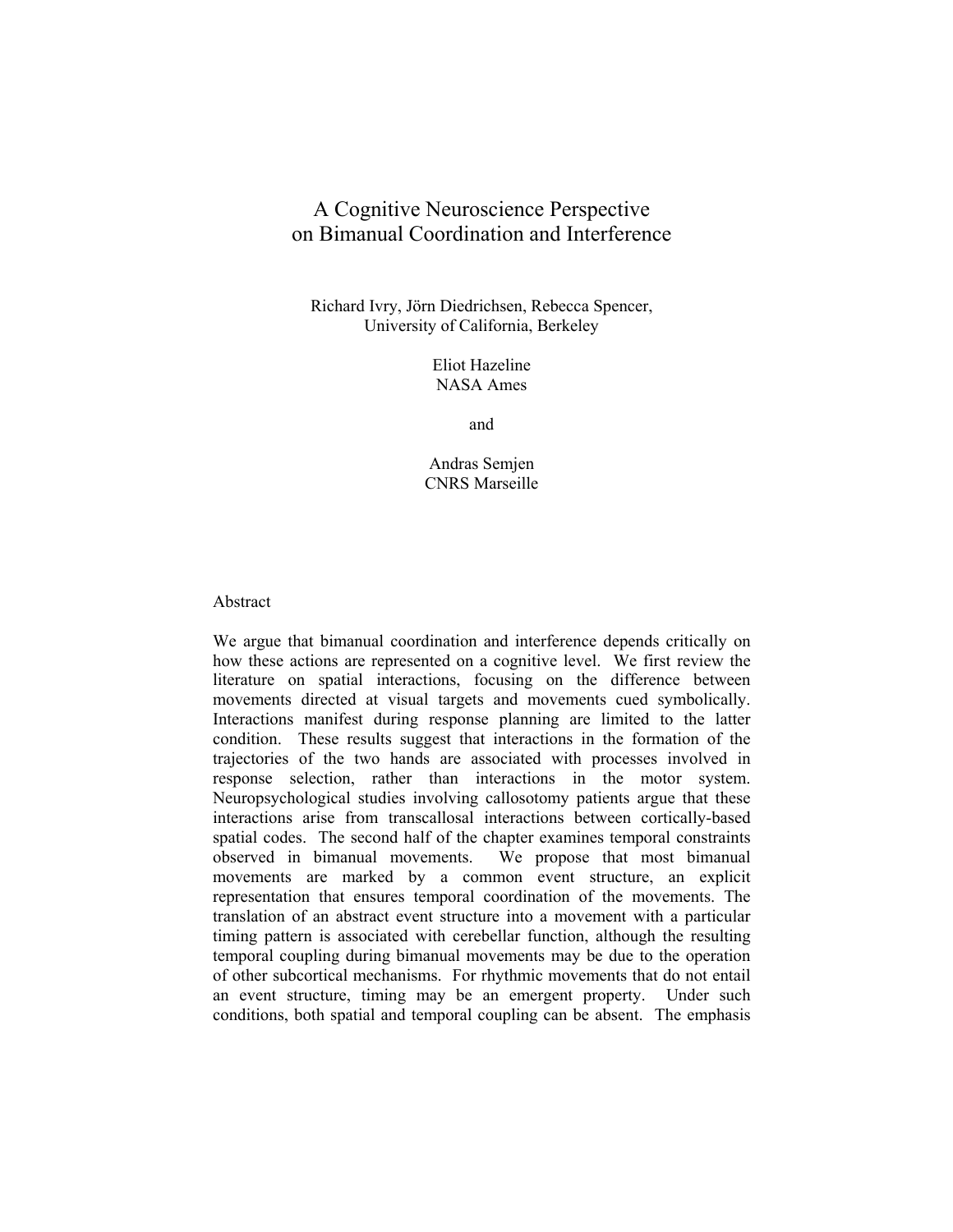on abstract levels of constraint makes clear that limitations in bimanual coordination overlap to a considerable degree with those observed in other domains of cognition.

keywords: bimanual coordination, spatial coupling, temporal coupling, response selection, event timing, callosotomy, cerebellum, neuropsychology

### I. Introduction

A cardinal feature of human behavior is the generative capacity we have for using our upper limbs in the production of voluntary actions. With practice, we master the most complex skills-- the elegant scripts of the calligrapher, the lightning quick movements of the concert pianist, the life saving maneuvers of the heart surgeon. Even those of us who claim to be "all thumbs" are vastly superior to all other species in our ability to produce purposeful, manipulative actions.

We frequently speak of a person as being either left- or right-handed, implying that the dominant hand is more skilled than the non-dominant. Yet casual observation convincingly demonstrates that most actions are bimanual: Typing, using a fork and knife, and buttoning a shirt all require the integrated actions of the two hands. Thus, handedness may be more concisely thought of as describing the typical role-assignment of the hands (Guiard 1987). Of the skills that are included in assessments of handedness, many have a bimanual component (Oldfield 1971). For example, writing or cutting paper with scissors are essentially bimanual actions, with the non-dominant hand serving an essential support, or postural role. In sum, evolution is exploitive: Bipedalism has liberated our upper extremities and we take full advantage of this in our interactions with the world.

While the coordination of our two limbs in most tasks feels effortless and beneficial, much of the motor control research has focused on limitations, or constraints on coordination. By determining these constraints, fundamental principles governing the coordination of actions can be identified. This approach may also provide insight into the degrees of freedom problem articulated in the classic writings of Bernstein (see Whiting 1984), namely, how efficient control is achieved given the redundancy inherent in the motor system.

Limitations in the ability to coordinate bimanual movements have been widely studied with tasks requiring rhythmic, repetitive movements. One appeal of this approach is that tasks bear a similarity, at least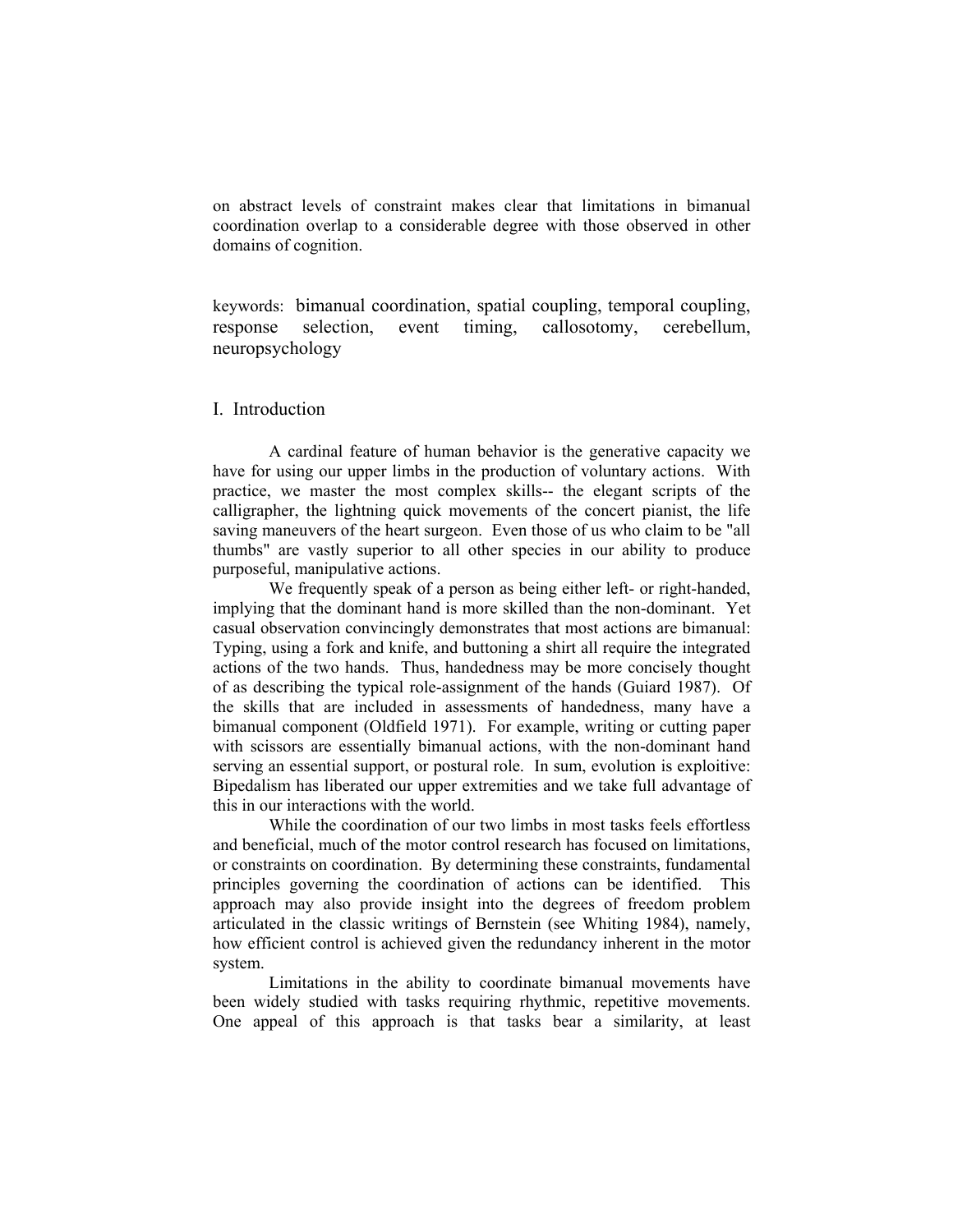superficially, to the most fundamental of multi-limb coordination tasks, locomotion. For example, it is assumed that our ability to produce rhythmic movements with the two upper limbs likely shares some of the constraints defining stable modes of locomotion, and indeed, may reflect the operation of similar neural mechanisms. The preference to move the two limbs in either an in-phase relationship (with the left and right arms moving in the same direction at the same time) or an anti-phase relationship (with the left and right arms moving in opposite directions at a given time) may stem from the fact that locomotion typically involves similar coordination modes. Given that these phase relationships are typically maintained between homologous effectors, researchers looking for the neural correlates of coordination have focused their attention on interactions along the motor neuroaxis (e.g., interneurons in the spinal cord or callosal connections between homologous cortical motor regions).

While recognizing the appeal of evolutionary arguments that attempt to establish common principles shared by locomotion and bimanual coordination, we believe that the two phenomena reflect fundamentally different forms of interactions between limbs (see also, Peters 1994; Semjen 2002). Whereas the motions of the limbs during locomotion are integrated to produce rhythmic, stereotyped movement patterns, the pattern of coordination in two-handed activities can be much more complex. In bimanual actions, the hands often perform distinct movements, whose relationship only becomes apparent when one considers the external goal of this action. For example, when tying shoelaces each hand follows a complex spatiotemporal pattern such that the movement onsets and trajectories for the two hands have no immediate symmetry relationship, but are nonetheless highly coordinated.

Recognition of this difference has led us to re-examine the constraints associated with bimanual coordination. Traditional studies of bimanual coordination have used tasks that mimic the rhythmicity and phaserelationships of locomotion. These approaches have led to a formulation of a set of constraints on bimanual movements arising from the interaction of the two movement patterns. In this chapter, we will review evidence demonstrating that many of these constraints have little to do with the motor system per se. Rather, they reflect limitations associated with processing at abstract, conceptual levels of the cognitive architecture. Our intent is not to discount the relevance of other sources of constraint. However, we believe that these more conceptual sources of constraint have been neglected in the literature on bimanual coordination. Appreciating the fact that many limitations of motor behavior reflect more general features of our cognitive architecture can also help us understand and explain our extraordinary ability to perform complex manual actions involving multiple effector systems.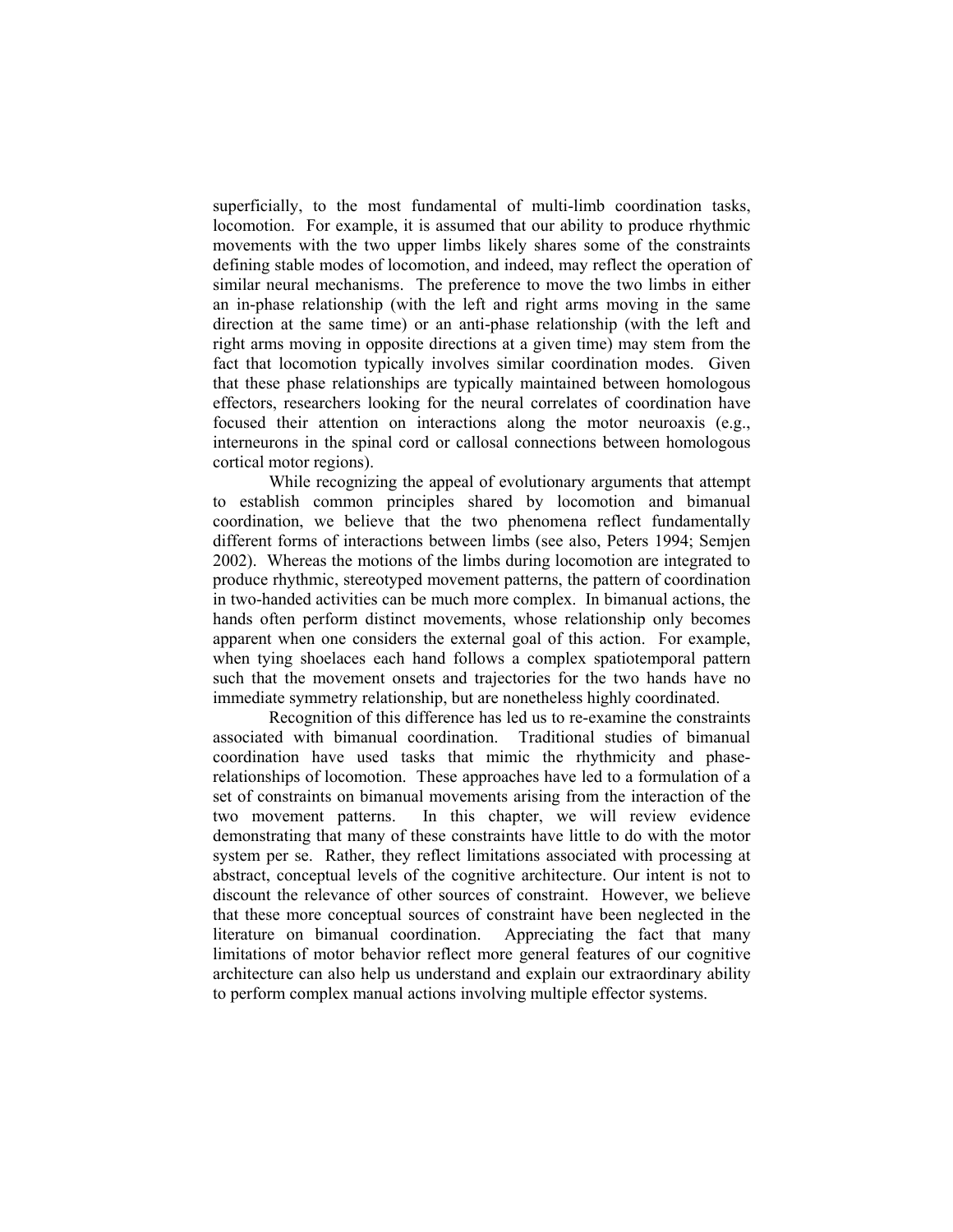II. Model tasks for exploring sources of constraint on bimanual movements

As noted above, the study of rhythmic, bimanual movements has been a very productive area of work in the motor control literature; indeed, one could say that the popularization of such tasks in the 1980's represented a true paradigm shift in the field (Kelso 1984). The rich data sets provided by such tasks were refreshing in contrast to the limited movement repertoire (button pressing and highly constrained movements) that characterized traditional studies of motor programming. By studying complex, repetitive actions, the researchers struck on an experimental procedure that was amenable to concepts and analytic tools emerging in other disciplines of the biological and physical sciences. Moreover, this approach held the promise of being applicable to more ecologically valid tasks that demanded the continuous coordination of the two hands for long periods of time.

Consider one variant of these tasks, coordination of wrist flexion and extension movements of both hands. The marked preference for certain phase relationships, the dependency of pattern stability on movement rate, and the asymmetry in the transitions between different stable states are characteristic of certain classes of dynamical systems. The behavior can be formally captured with a component model, in which the movement of each limb is represented by a non-linear oscillator, with its stability described in terms of limit cycle dynamics. Interactions between the limbs arise due to non-linear coupling terms that connect the dynamics of the oscillators (Haken et al. 1985).

While this component model provides an elegant account for the emergent properties of the dynamical system, its formulation is, in essence, abstract. On a representational level it remains unclear whether the component oscillators refer to the position and velocity of a limb, the contraction of agonist and antagonist muscles or more abstract spatial codes. In a similar vein, the theory remains neutral in terms of the neural implementation of its components.

This work emphasized the prominent temporal constraints associated with bimanual movements. People have great difficulty producing movements in which the limbs are not moving at identical or integer ratio frequencies (1:1, 1:2). Even skilled musicians are subject to this constraint, limited in the manner in which they produce complex polyrhythms (e.g., Klapp et al. 1985; Krampe et al. 2000). While these powerful temporal constraints are most evident in repetitive movements, they can also be seen in simpler contexts. A hallmark of bimanual reaching movements is the tendency for the two arms to initiate and terminate at approximately the same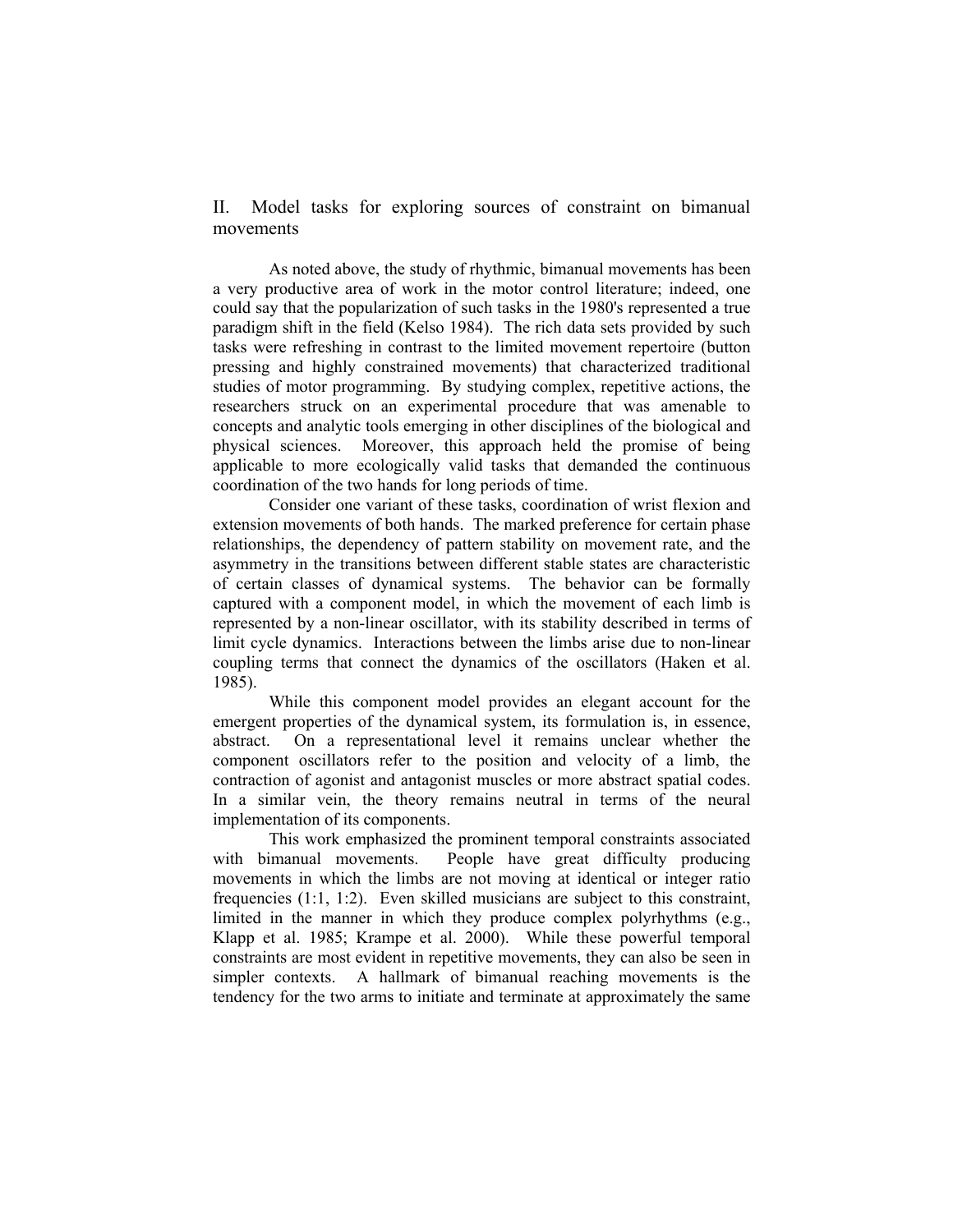point in time, even if the movements span different amplitudes (Kelso et al. 1979).

Other constraints in the production of bimanual movements can be observed on purely spatial measures. Consider the task of simultaneously drawing two shapes, either two lines or a circle with one hand and a line with the other (Figure 1). Spatial assimilation effects are readily observed in the incongruent condition with each shape becoming more elliptical compared to when both hands produce lines or circles (Franz et al. 1991). Similar assimilation effects are observed when people attempt to draw lines of unequal amplitude (Heuer et al. 1998) or produce isometric forces of unequal intensity (Steglich et al. 1999). In all of these conditions, the interference between the two actions occurs on a background of tight temporal coupling between the hands (i.e., similar frequency and stable phase relationship for the repetitive movements).



Figure 1. Spatial interference in two bimanual drawing tasks. A, B: In the line-circle task, participants are instructed to simultaneously draw two lines (congruent movements) or a circle and line (incongruent movements). The trajectories reveal greater variability in the incongruent condition. C: movement velocity along the y-direction for the left hand (gray) and right hand (black). D, E: In the three-sided figure task participants are instructed to simultaneously draw three-sided figures that are either congruent (symmetric) or incongruent (successive sides are orthogonal). Neurologically healthy participants exhibit interference in the incongruent condition. F: Temporal coupling is strong during the incongruent three-sided drawing task. The data are plotted as the tangential velocity of each hand over time. Adapted from Franz et al. 1991, 1996.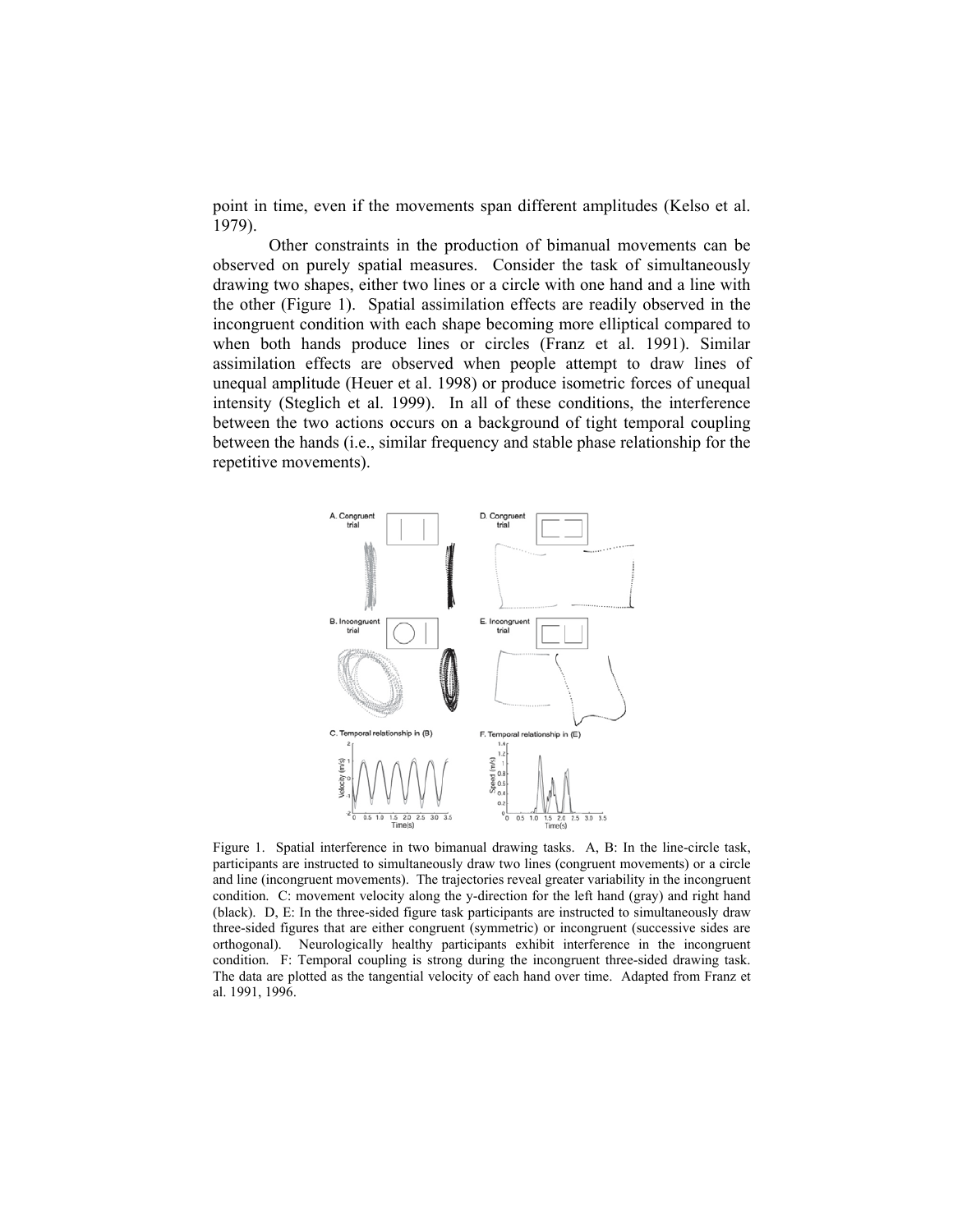It has been hypothesized that these temporal and spatial interactions arise on separable levels of the control hierarchy (e.g, Heuer 1993). A study involving split-brain patients also suggests that these sources may be separable in terms of their neural implementation (Franz et al. 1996). These patients have undergone resection of the corpus callosum as part of a radical treatment for severe, chronic epilepsy. The procedure eliminates the primary pathway of communication between the two cerebral hemispheres. In this study, the patients and controls were required to simultaneously draw two three-sided boxes, one with each hand. The target shape for the left hand was presented in the left visual field while the target shape for the right hand was presented in the right visual field. The critical comparison was between conditions in which the orientation of the two shapes was either congruent or incongruent. For the congruent conditions the two shapes were mirror symmetric, for the incongruent condition, one shape was rotated by 90 degrees with respect to the other (Figure 1d,e). ,

For the control participants, the incongruent condition was quite taxing. Compared to the congruent condition, reaction times and movement times were inflated, and spatial assimilation effects were frequently observed. In contrast, the split-brain patients performed similarly on the congruent and incongruent conditions. There was no evidence of any spatial interactions in the productions of the two hands. Interestingly, the patients' bimanual movements remained temporally coupled. Similar to the control participants, the patients initiated each of the three sub-movements in close synchrony. Thus, the patients exhibited persistent temporal coupling in the face of complete spatial uncoupling.

The lack of spatial interactions indicates that spatial cross-talk arises from interactions that involve the corpus callosum. Two neurological accounts have been offered to explain the persistent temporal coupling in the face of spatial uncoupling. First, a single hemisphere may control movement initiation for both hands (Stucchi and Viviani 1993). Alternatively, a subcortical mechanism with access to both effectors may gate the implementation of cortically-generated motor commands (Ivry and Hazeltine 1999; Ivry and Richardson 2002).

The study of split-brain patients by Franz et al. (1996) demonstrates that, at least under certain conditions, constraints associated with trajectory formation can be dissociated from those associated with temporal coordination. This should not be taken to imply that the spatial and temporal aspects of movement can always be decomposed; indeed, later we will argue that for certain types of movement, temporal constraints are an integral part of spatial constraints. However, the dissociation does make clear that constraints on bimanual coordination have multiple sources. In the following sections, we explore these constraints, focusing first on an account of the spatial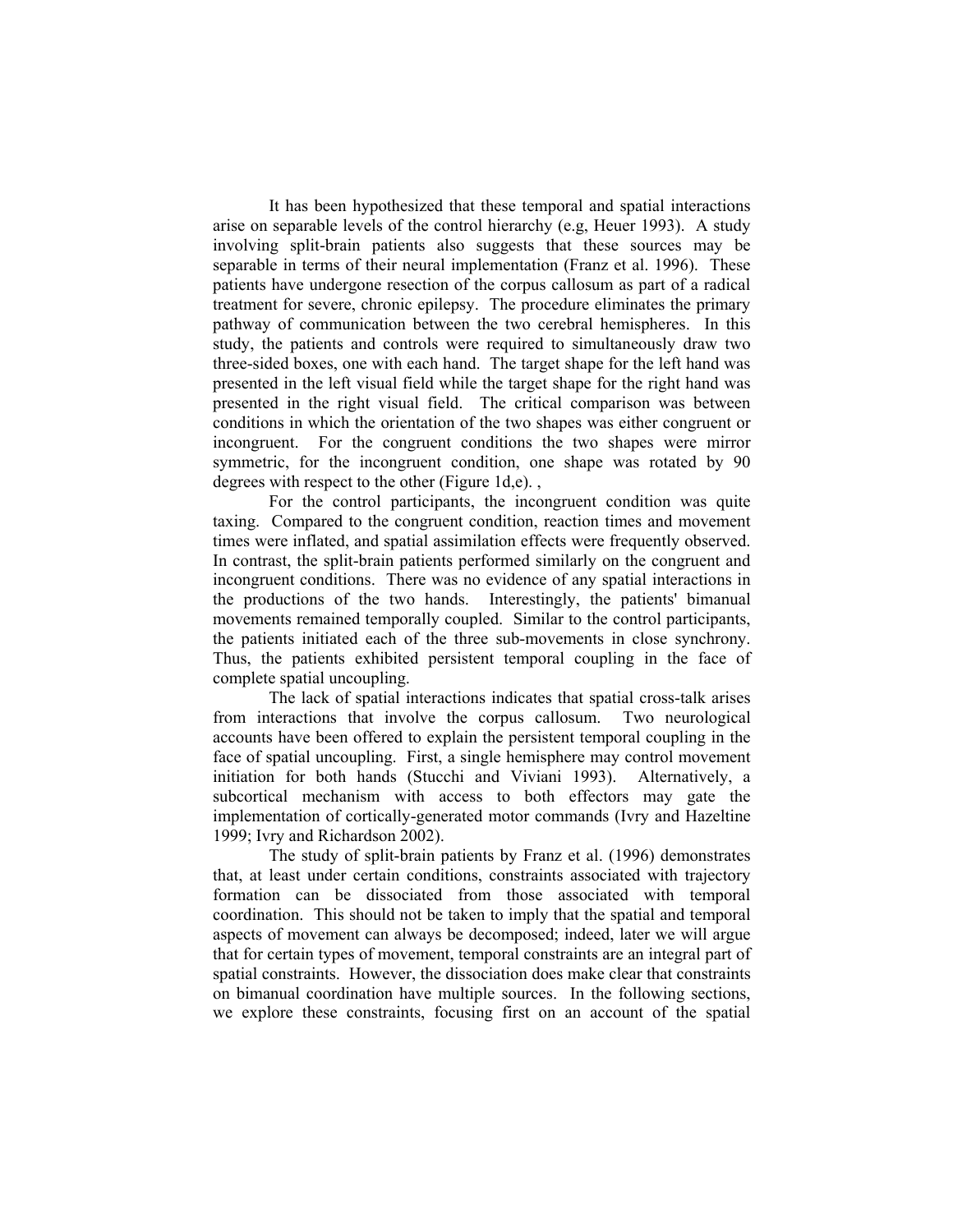interactions observed during bimanual movements and then returning to the issue of temporal coupling.

## III. Representational basis of spatial constraints

Why do bimanual movements exhibit profound spatial interactions in normal participants? The performance of split-brain patients indicates that these interactions result from interhemispheric communication across the corpus callosum. But between which cortical areas and at which level of representation do these interactions occur? The neural locus was examined by Eliassen et al. (1999) who tested a patient on the three-sided figure task over the course of several months. During this period, the patient underwent two successive operations, the first involving resection of the anterior region of the corpus callosum and the second in which the remaining callosal fibers were cut. It was only after the second operation that the patient became spatially uncoupled. This led the authors to suggest that the critical spatial interactions are a reflection of communication between parietal regions, that is, between regions that play a role in the planning, rather than in the motor execution, of spatial trajectories (see also Serrien et al. 2001). Single cell recordings in primates indicate that neural coding of movement in the parietal cortex is best described in terms of spatial direction, rather than in terms of dynamical properties such as force (Kalaska et al. 1990). Thus, evidence from split-brain studies speaks against the possibility that interactions occur between regions associated with activation of homologous muscles.

This conclusion is further supported by studies that have tried to distinguish between symmetry defined in terms of muscular activation and symmetry defined in terms of movement direction. One of the most robust phenomena in rhythmic studies is that symmetric movement patterns are more stable than asymmetric patterns. For example, with the forearms pronated, wrist flexion/extension is more stable when the movements are symmetric. However, in this situation the symmetric pattern involves both symmetric movement directions and homologous muscle activation. If one hand is oriented with the palm facing down and the other hand with the palm facing up, these two factors can be dissociated. In this condition, performance is stable when the hands move up and down together, even though one wrist is flexing while the other is extending. A more compelling preference for common directional coding occurs when the effector combination involves an arm and a leg (Baldissera et al. 1982, 1991). Thus, cross-talk can occur at a level in which movement direction is represented rather than patterns of muscular activation (Swinnen et al. 2002; but see Riek et al. 1992).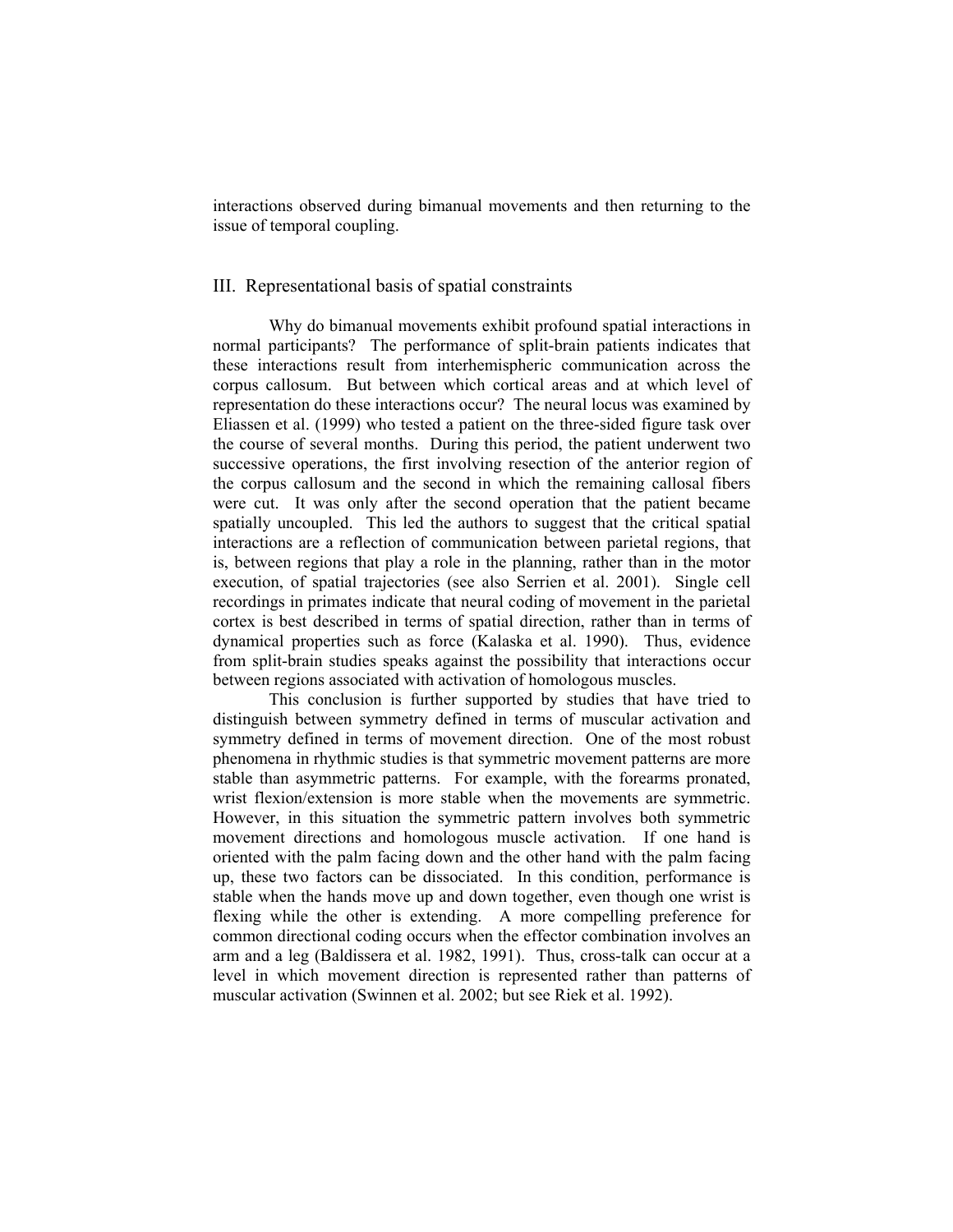# III.1 Direct reaching

The observed bias towards movements that are symmetric with respect to the body axis seems counterintuitive when considering how we typically use our limbs. Consider someone clearing the dinner table after a meal, using the right hand to pick up a glass and the left hand to pick up a plate. The movements that bring the hands towards the objects are likely to be asymmetric as the objects are located in different directions and at different distances. Two different grasps have to be shaped and very different grip and lift-forces have to be applied to the objects. If the actions of each hand were subject to strong assimilation effects, we might expect to see that one or both objects would be missed, or the hand shapes would be inappropriately formed. However, we seem to be able to perform this task effortlessly.

These considerations led us to explore spatial interactions for bimanual movements under different movement cueing conditions (Diedrichsen et al. 2001). In these experiments, people were instructed to make two reaching movements on each trial, one with the left hand and one with the right hand. The movement amplitudes could be either short or long. Thus, the bimanual combination could be classified as congruent (i.e., both long or both short) or incongruent (i.e., one short and one long). The critical manipulation centered on the manner in which the movement directions were cued (Figure 2). In the symbolic cueing condition, the four possible target locations (two end locations for each hand) were visible at all times, and the letters "S" and "L" were used to indicate the target locations. One letter was presented in the left visual field to indicate the left-hand movement and the other letter in the right visual field to indicate the right-hand movement. In the direct cueing condition, the target locations were cued by the onset of the target circles, one appearing on each side.

Dramatic differences were observed between the two cueing conditions. In the symbolic condition, congruent responses were initiated much faster than incongruent responses. This result is consistent with previous findings of a preference for symmetric bimanual movements. However, when the movements were directly cued, people were much faster to initiate their movements and, more importantly, there were no differences in reaction time. A similar dissociation was found for movements made in mirror-symmetric or orthogonal directions. On congruent trials, the required movements were either both in the lateral or both in the forward direction; on incongruent trials, the movement directions were orthogonal to each other. Again, reaction time costs were completely eliminated when the target directions for each hand were directly cued by the onset of stimuli at the two target locations. In addition, the initial direction of the movement was in the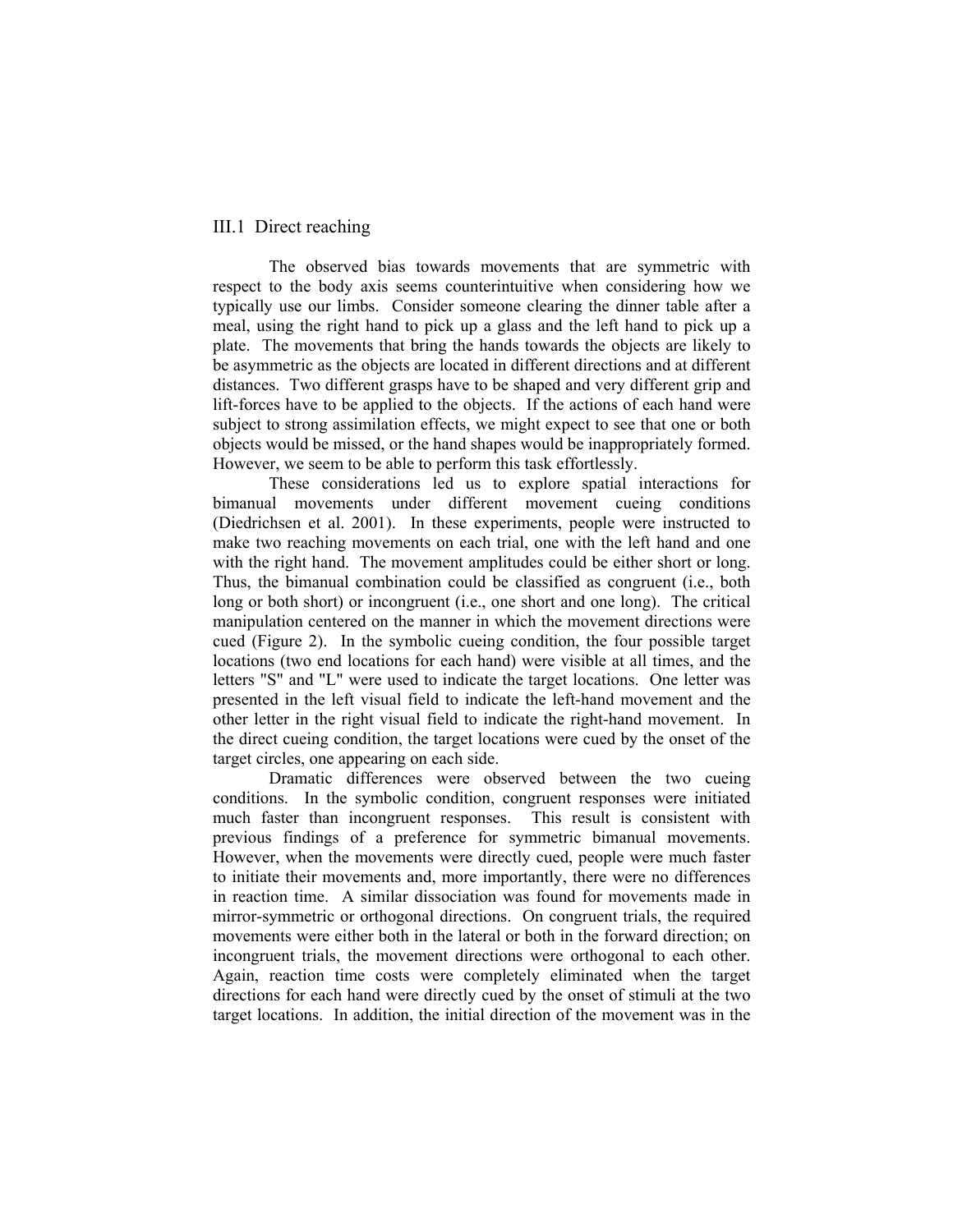wrong direction on a significant percent of the trials in the symbolic, but not in the direct condition. The absence of any cost in the initiation of asymmetric movements in the direct condition is underscored by the fact that reaction times on the bimanual direct cueing conditions were similar to those observed in a control condition in which only unimanual reaches were performed.



Figure 2. Direct reaching experiment. A: In the symbolic condition, the letters indicate the movement amplitude for the hand on the corresponding side (S=short amplitude; L=long amplitude). In the direct condition, the amplitudes were indicated by the appearance of the target circles. Movements could be either congruent (same amplitude) or incongruent (different amplitudes). B: Average reaction times for congruent and incongruent trials for the direct and symbolic conditions, averaged over the two hands. Error bars indicate betweensubject standard error. Adapted from Diedrichsen et al. 2001.

The costs observed in the symbolic condition are manifest prior to the initiation of the actions. For both the direct and symbolic conditions, we did not observe assimilation effects in terms of movement amplitude or increased endpoint error in the incongruent condition. Once the movement targets were selected and the movements initiated, even asymmetric movements proceeded with minimal interference. These results stand in drastic contrast to studies that have used fast reversal movements to study amplitude assimilation effects during bimanual movements (e.g. Spijkers and Heuer 1995). The differences in results between these and our studies may be due to the fact that the movements in our experiment (Diedrichsen et al. 2001) were executed towards visual targets, while in latter studies the movements were produced to match a internally specified amplitude.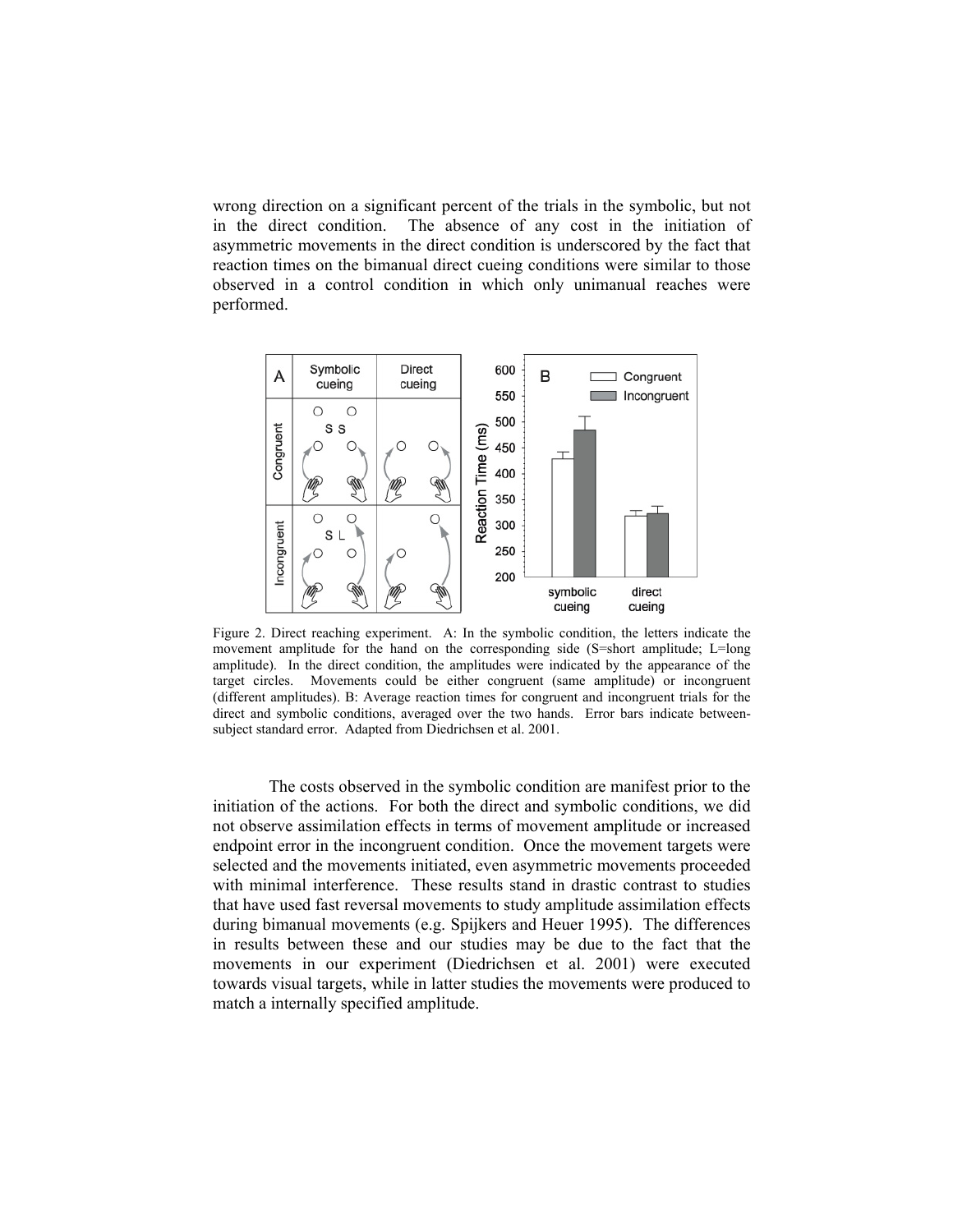# III.2 Conflict resulting from the interaction of abstract spatial codes

The contrast in performance between symbolic and direct cues suggests that the constraints associated with spatial interactions during bimanual movements have little to do with the characteristics of the movements per se. The required movements under the symbolic and direct cueing conditions are identical-- participants move from a starting circle to target circles in both conditions. Except for errors in the initial trajectory in the symbolic conditions, the movements themselves are quite similar. Given these observations, we assume that processes involved in motor programming, defined as the specification of motor commands and motor execution, are highly similar in the two cueing conditions. If a preference for producing symmetric bimanual actions was a property of the motor system-- for instance, resulting from a bias to activate homologous muscles or plan movement trajectories of a common direction-- then we would have observed congruency effects in both the symbolic and direct cueing conditions.

If the preference for congruent movements is not associated with the motor system, how should we characterize the psychological operations that underlie the spatial interactions during bimanual movements? One possibility is that the interactions arise at a perceptual level. Mechsner, Prinz, and their colleagues (Hommel et al. 2001; Mechsner et al. 2001) have favored this interpretation, arguing that the actions are coded in terms of expected sensory consequences. In a series of elegant experiments, these researchers demonstrated that the two hands can produce stable asymmetric movements when the feedback conditions are altered such that the sensory signals are symmetric. They propose that the coding of the expected sensory consequences plays a critical role in the selection and planning of the movements. Given that the perceptual system is highly sensitive to symmetry, movements resulting in symmetrical visual feedback might be supported by more stable representations.

One perception-based explanation for the costs observed in the symbolically cued bimanual movements centers on processes involved in identifying the various cues. The stimuli are identical in the congruent condition (e.g., "SS"), whereas they are different in the incongruent condition (e.g., "SL"). However, in a follow-up experiment we eliminated the cues altogether and let participants point to colored circles. The color assigned to each hand was constant within each experimental session. Although there was no need to identify a symbolic cue, participants were much slower to select targets of different colors than to select targets of the same color (Diedrichsen et al. 2003). In a different study, arrows and letters were used to cue the movements for the left hand and right hands, respectively. Thus, non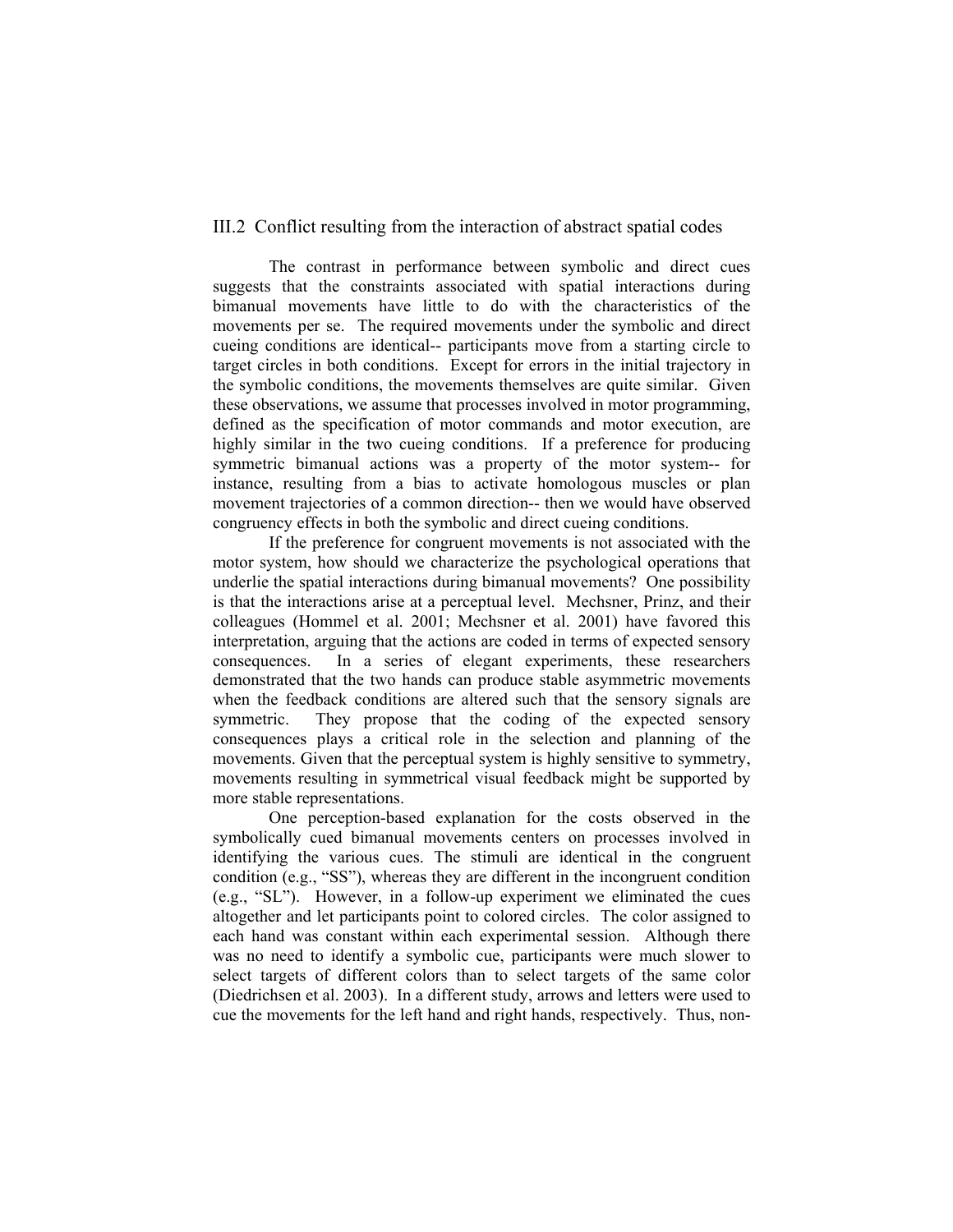identical stimuli were used to cue the congruent and incongruent conditions. Nonetheless, the reaction time cost for incongruent movements was similar to that observed when the same set of symbolic cues was used for both hands (unpublished observations).

Together, theses results suggest that the primary source of spatial interactions during bimanual movements is associated with an intermediate level of processing. On this level the action is represented in relatively abstract terms, without explicit reference to the eliciting stimulus or the execution-related details of the response. Consider a symmetric trial when each hand draws a three-sided square with the open side on the top. Each segment involves the specification of common trajectories for each hand: down, inward, up. Now consider the planning requirements for an orthogonal trial, one in which the open side for the left hand is on top and the open side for the right hand is on the right side. The situation here requires the generation of multiple, spatial codes. The initial movement for the left-hand involves a downward trajectory; for the right hand, a leftward trajectory. For the second segment, the left hand must move rightward and the right hand downward. We hypothesize that the costs observed on orthogonal trials arise from interactions between these various spatial codes. Not only are there conflicts between the component trajectories for each hand, but the spatial trajectories are presented on the left and right sides of the screen and must then be assigned to the left and right hand (Diedrichsen et al. 2003). The overlap between the codes defining the target trajectories and effectors is a ripe source of interference (see Kornblum et al. 1990).

In contrast, action goals for directly cued movements are unlikely to be specified in terms of trajectories or movement paths. Rather, the goals are likely to be related to the endpoint locations. As such, the degree of conceptual overlap is similar for congruent and incongruent movements. Both require the representation of two distinct locations. The lack of a cost on bimanual trials suggests that the representation of multiple locations can be generated and maintained as well as that of a single location.

Support for this hypothesis comes from a recent study, in which we compared different types of cueing when performing the three-sided box tasks (Figure 3). In the symbolic condition, the two target shapes were presented above the drawing surface and the participants reproduced the shapes. In the direct reaching condition, two target lights appeared, one on the left and the other on the right. The participants reached to these locations. As soon as their hands entered these target locations, new targets appeared indicating the next locations. The participants were instructed to immediately continue on to the next pair of targets. In this manner, the participants produced the threesided trajectories, but only by moving from one direct cue to the next. For the tracing condition, the target shapes were presented directly on the drawing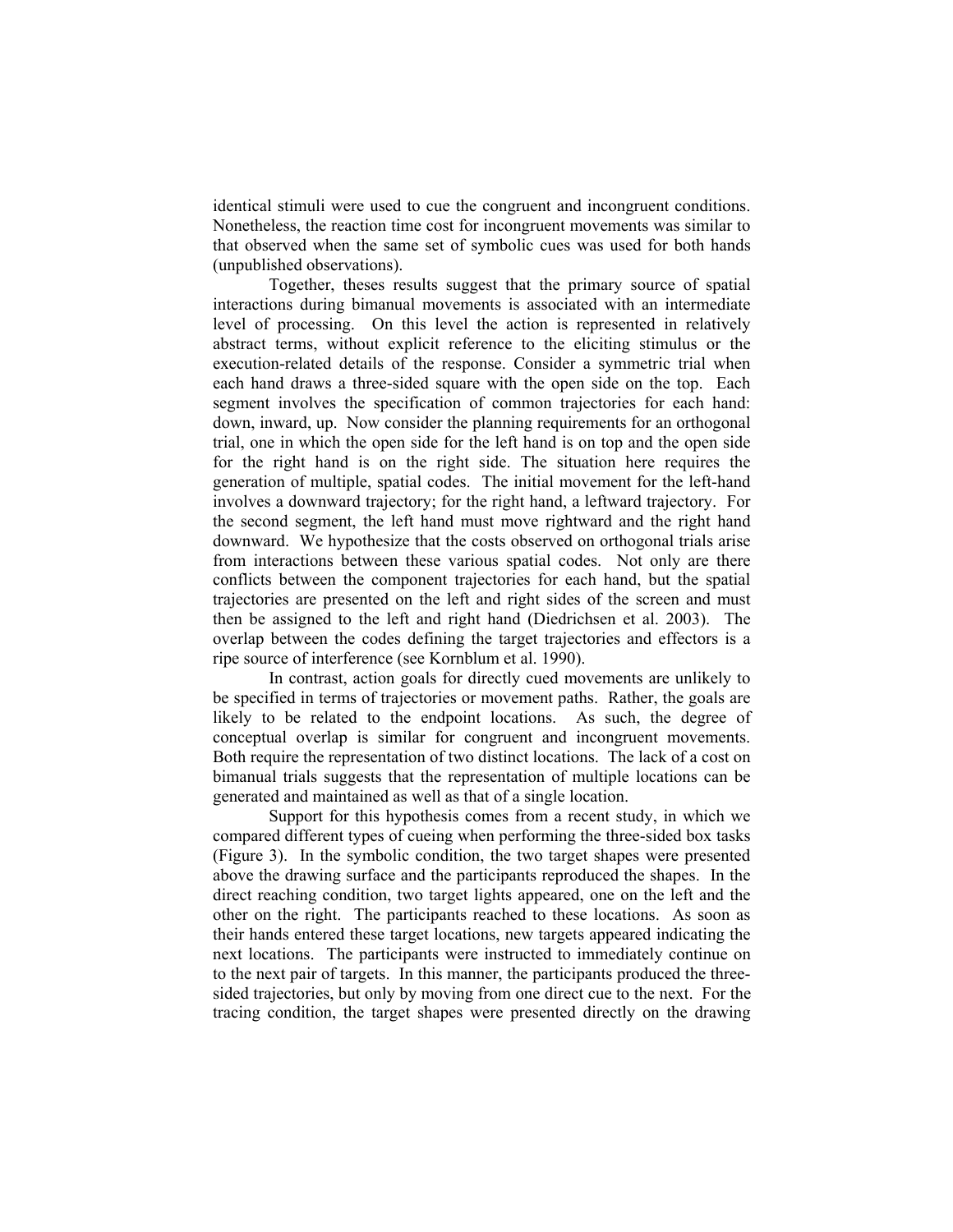



Figure 3. Three-sided figure drawing task with three different cueing conditions. A: In the symbolic condition the movements were instructed by small pictures of the target patterns, presented at the top of the table surface. B: In the tracing condition, the target patterns were presented in full size and the participants were instructed to trace these templates. C: In the direct condition, the movements were cued by the successive illumination of each corner location; the complete pattern was never visible. D: Reaction time results for the three conditions. E: Spatial error, calculated as the average deviation of for straight-line trajectories (Diedrichsen, Hazeltine, & Ivry, unpublished data).

As instructed, the participants initiated the movements with each hand in a near-simultaneous fashion. Thus, the effects of bimanual interference are most evident in the initial reaction times, although a similar pattern was evident in the pause between the first and second segment. As can be seen in Figure 3, the direct reaching condition was much easier than the other two conditions. Minimal RT differences were observed in the symmetric and orthogonal conditions. In fact, informal observation suggests that the participants were typically unaware of whether a particular trial had required a symmetric or orthogonal stimulus. Most interesting was the performance of the participants in the tracing condition. One might suppose that this condition would be similar to the direct cueing condition since participants simply have to move from one visible target location to the next. However, there was a clear cost on orthogonal trials compared to the symmetric trials. We assume that, by presenting the full shape prior to the initiation of the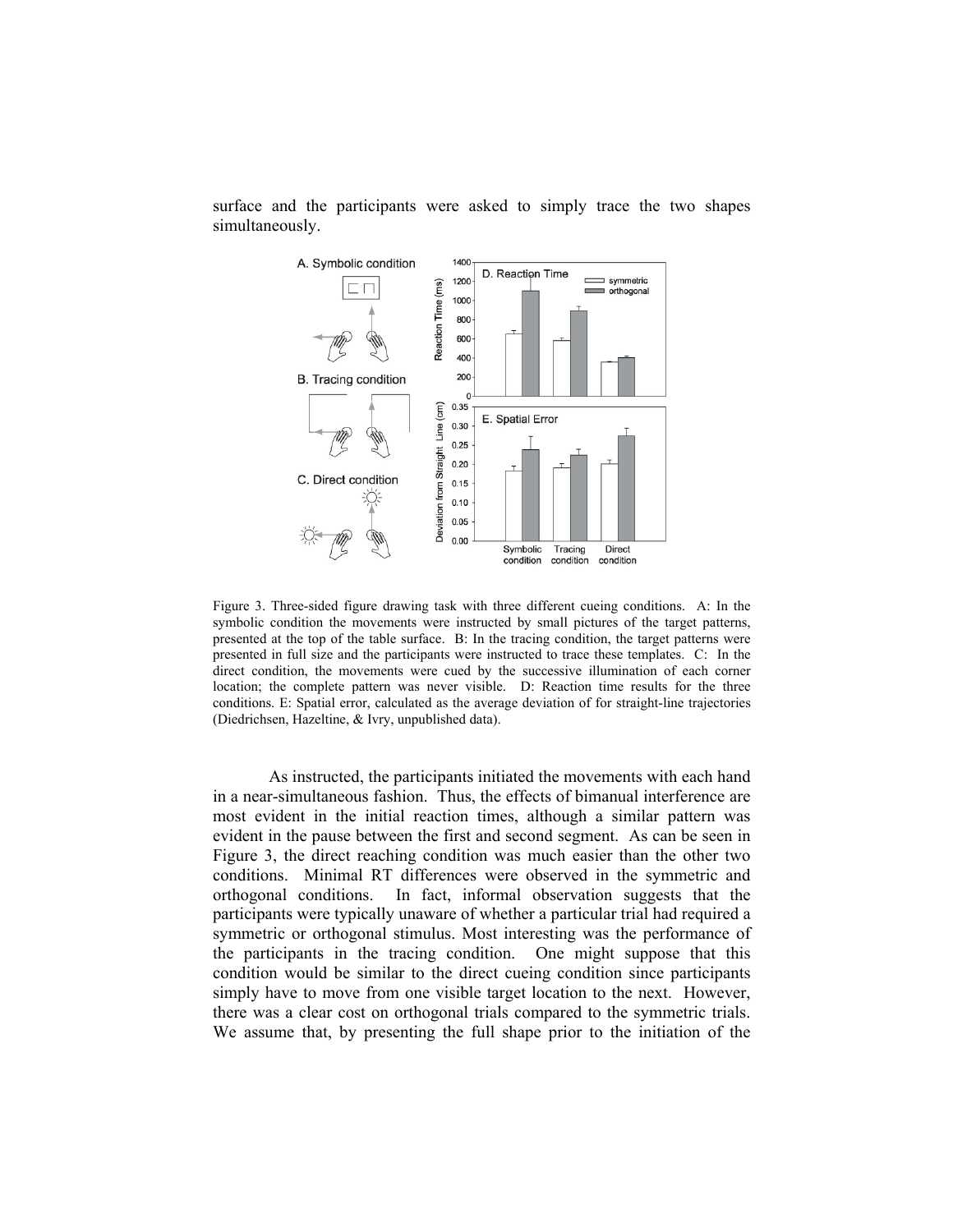movements, the participants code the stimuli as target shapes composed of a series of directional vectors. When represented in this manner, interactions between varying spatial codes occurs.

Interestingly, we did not find systematic differences between the conditions on measures of movement accuracy. Figure 3e shows the deviation from a straight-line path averaged over the three segments. The spatial costs for the asymmetric shapes were significant in every cueing condition. As these spatial costs persist even after extended preparation time and independent of cue, they likely constitute static, execution-related sources of inference (Heuer 1993; Heuer et al. 2001).

This experiment demonstrates again that bimanual interference results from interactions of codes on multiple levels (Cardoso de Oliveira 2002) and that the manner in which actions are conceptualized may have a dramatic influence on whether or not spatial interactions are manifest in the preparation of bimanual movements. With direct cues, the actions are specified in terms of target locations. For symbolical cues, the translation of the cues into actions entails a direction-based representation. This distinction touches on a long-debated issue in the motor control literature, namely whether movements are specified in terms of endpoint locations or movement trajectories (e.g. Abrams and Landgraf 1990). Our conjecture is that both of these forms of coding may be relevant, with the form of representation dependent on how the task is conceptualized.

### III.3 Neural systems for direct and symbolic actions

It is interesting to consider the relationship between direct and symbolically cued movements and the dichotomy that has been made between the dorsal and ventral visual pathways in the cerebral cortex (reviewed in Goodale and Milner 1992). In simplest form, the dorsal stream across occipital-parietal cortex is hypothesized to be essential for visually guided actions. For example, reaching towards directly cued targets is impaired after lesions to the superior parietal lobe (Perenin and Vighetto 1988; Rushworth et al. 1997). Process-based accounts of the computations subserved by the dorsal stream include the representation of location-based codes and the coordinate transformations required for the translation of sensory information into reference frames useful for action (e.g., Flanders et al. 1992; Cohen and Andersen 2002).

The lack of bimanual interference observed in our reaching studies is in accord with observations that representations within the dorsal pathway are relatively immune to illusions associated with object recognition processes. For example, distortions induced by contrast effects are absent when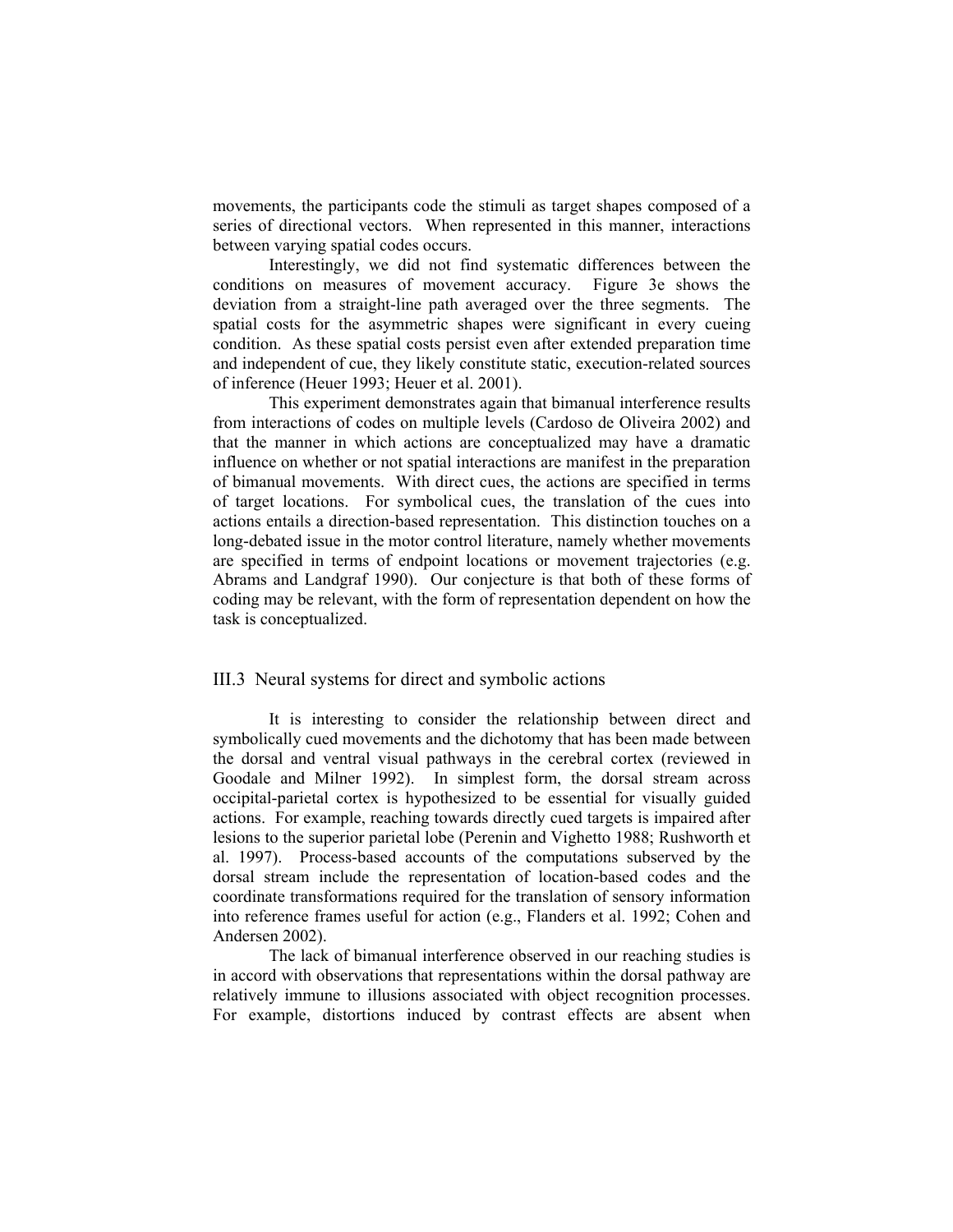perceived size is inferred by the aperture of a grasping action or the endpoint location of a pointing response (Goodale and Milner 1992). Correspondingly, the lack of cross-talk between the two limbs in bimanual reaching movements suggests that processing within the dorsal stream of each hemisphere is relatively immune to processing within the other hemisphere, even when these processes are used for the online control of movement.

We have tested this idea in a reaching task in which the target locations were perturbed right around or just after movement onset. Such perturbations are readily accommodated: Adjustments of the movement trajectories occur rapidly and in a smooth fashion. They can typically be detected in the movement kinematics 150-200 ms after the target has been displaced (Goodale et al. 1986; Prablanc and Martin 1992). The high processing speed of the system that allows for closed-loop control even during quick movements (Desmurget and Grafton 2000) has led to its characterization as an "auto-pilot" system that automatically guides the hand towards a visual target without intervention of consciousness. As such, involuntary adjustments can be observed in situations in which a target is displaced but participants are instructed not to adjust their movement (Day and Lyon 2000; Pisella et al. 2000).

In the bimanual version of this task (Nambisan et al. 2002), either one or both of the targets were displaced at the time of movement onset. The results suggest that the reaching movements of each hand are controlled by independent on-line control mechanisms when the targets are directly specified. Performance on trials in which both targets were displaced was very similar to performance on trials in which only one of the targets was displaced and, in fact, similar to that found on unimanual trials. However, there were some small signs of cross-talk between the two hands during the adjustments. Specifically, when the right hand adjusted to a rightward jump, the trajectory of the left hand was also transiently perturbed to the right, a perturbation that was quickly corrected for, before the hand reached the target. Most importantly, this perturbation was in the direction of the displacement of the other target in terms of exocentric coordinates. Spatial interference occurring during non-visually guided movements is usually manifest in egocentric coordinates (Swinnen, et al. 2002). Thus the perturbation found in this situation seems to arise from retinal or eye-movement related signals, and may be fundamentally different from the interference underlying the preference for symmetric movements in the context of non-visually guided movements.

While the dorsal stream may be sufficient for directly cued movements, symbolically cues would seem to require the involvement of more ventral visual pathways. In the initial formulation of the dorsal/ventral dichotomy, the ventral stream was considered as part of the perceptual pathways, and in particular with higher-order object recognition. More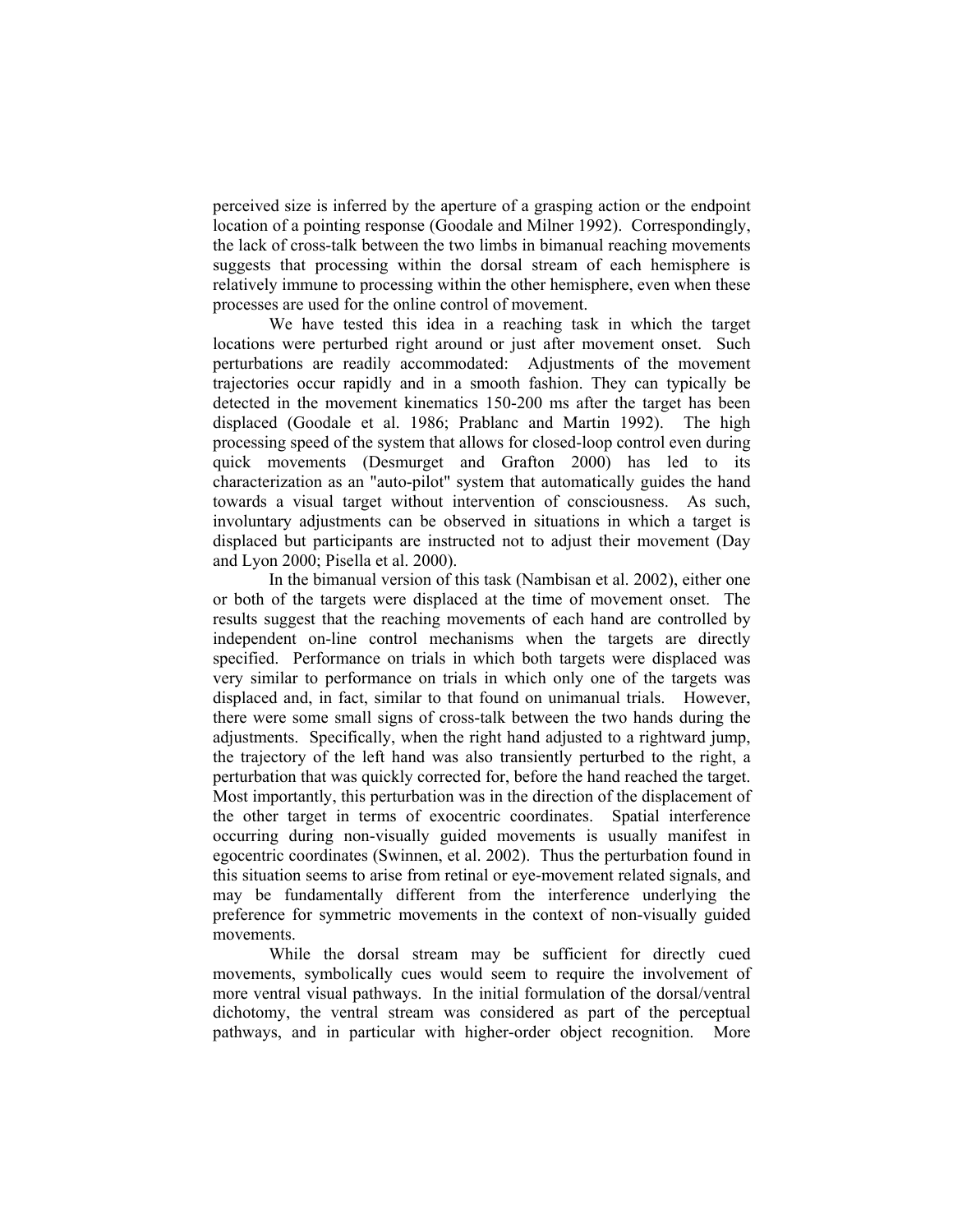recently, the role of such processes in the control of action have been acknowledged. For example, with symbolic cues, ventral areas are likely necessary to identify the stimuli and associate them with the appropriate motor output, perhaps in conjunction with premotor cortex. By this hypothesis, we would assume that symbolically mediated actions entail an additional processing stage, one in which the abstract symbols are mapped onto action codes.

There are a number of reasons why bimanual interference might be observed for actions that engage the more cognitive operations associated with the ventral pathway. Psychologically, the response selection processes required for linking abstract stimuli to intended actions pose a prominent bottleneck in multi-task performance (reviewed in Pashler 1994). Moreover, such interference is likely especially pronounced when the tasks require overlapping representations as we hypothesize is the case for the abstract, trajectory-based codes we associate with symbolically cued actions. On the neural level, we assume that such interactions occur across callosal pathways given the absence of such interference in the split-brain patients (see also, Ivry et al. 1998).

Does this mean that callosal fibers are more prominent for regions within the ventral pathway compared to the dorsal pathway? Indirect support for this conjecture can be found in the physiological literature. While receptive field size increases as one progresses along either the dorsal or visual pathway, a hallmark of inferotemporal cortex is that these neurons respond to stimuli from either visual field. Such neurons must have access to the output from upstream cells in either hemisphere. Alternatively, the lack of interference found with directly cued movements may not reflect a dearth of callosal connections along the dorsal pathway, but rather reduced representational overlap between such actions. As noted above, a locationbased code entails two distinct target locations for both congruent and incongruent movements.

A different account of why bimanual interference is restricted to symbolically cued movements comes from recent elaborations of the two visual stream model. It has been proposed that the dorsal and ventral streams sandwich a third stream involving the inferior parietal cortex and that this pathway is highly lateralized (Johnson-Frey in press). Damage to inferior parietal cortex in the left hemisphere in humans leads to the severest forms of apraxia (Leipmann 1907; Heilman et al. 1982) and imaging studies show pronounced activation of this region for actions requiring the representation of complex object properties, for example when interacting appropriately with tools (Johnson et al. 2002). Furthermore, the role of the inferior parietal lobe appears to be most prominent in the planning of actions rather than their online control (Glover in press). Taken together, the functions associated with this lateralized region would seem to match those we assume are required in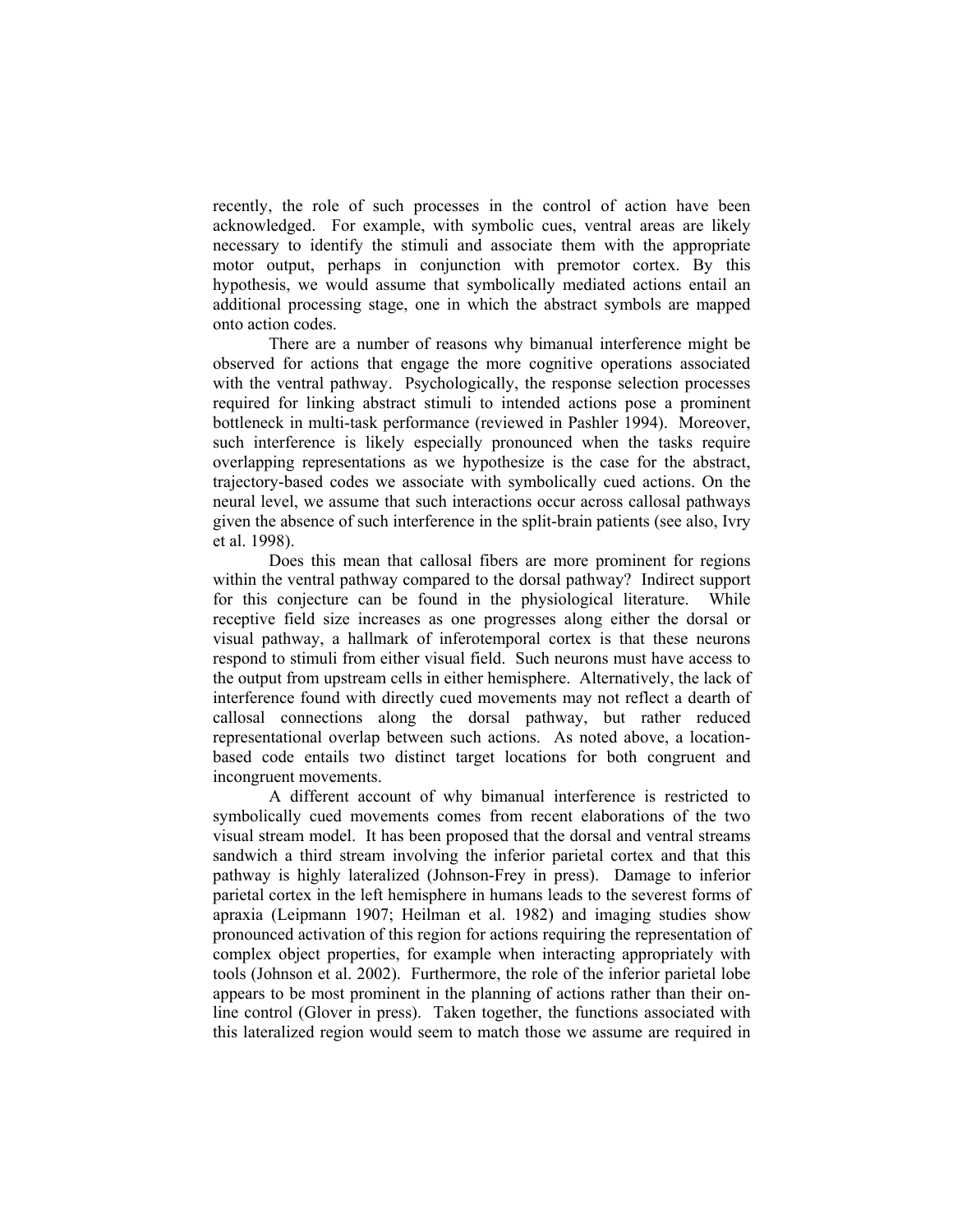the translation of symbolic cues into actions (see also Schluter et al. 1998; Schluter et al. 2001).

 From this perspective, the left inferior parietal cortex would be expected to play a prominent role whenever actions are planned on the basis of internal goals or symbolic cues; that is, without the affordance of direct targets. Notably, this hypothesis would assume that these operations are required for symbolically cued movements produced with either hand. Interference would be expected to arise when a single processor is trying to plan two incompatible actions. By this hypothesis, bimanual interference for symbolically cued movements reflects a functional hemispheric asymmetry for the mediation of symbolically cued actions. The lack of interference for directly cued movements is attributed to a more symmetric brain organization for regions involved in visually-guided actions.

It is difficult to assess the relative merits of these neural conjectures at present. An appealing feature of the laterality account is that it acknowledges the prominent role for the left hemisphere in the representation of complex, abstract actions. The laterality hypothesis would suggest that split-brain individuals should show a selective impairment in producing symbolicallycued movements with the left hand. While this has not been apparent in our bimanual studies, a recent study reports a left-hand apraxia in some of these individuals (Johnson-Frey, Funell, & Gazzaniga, submitted). Moreover, the apraxia symptoms were especially pronounced for symbolically-mediated actions, for example, when the eliciting cues were pictures rather than real objects. In addition to behavioral tests, physiological studies should prove useful for evaluating the neural hypotheses sketched above. To date, few neuroimaging studies have focused on the manner in which actions are cued, especially with respect to bimanual coordination.

## III.5 Spatial constraints revisited

To summarize, we posit that the ease and proficiency with which different bimanual actions are performed is largely determined by the manner in which the tasks are represented and controlled. The issue of task representation has received little attention, yet provides a powerful account of situations that produce spatial interactions during bimanual movements and, as important, situations in which such interactions are essentially absent.

In much of our work we have focused on the preparation phases of the movements. These phasic constraints are clearly influenced by the way the task is cued and conceptualized. However, many constraints on bimanual movements seem to be static in the sense that they do not change with more or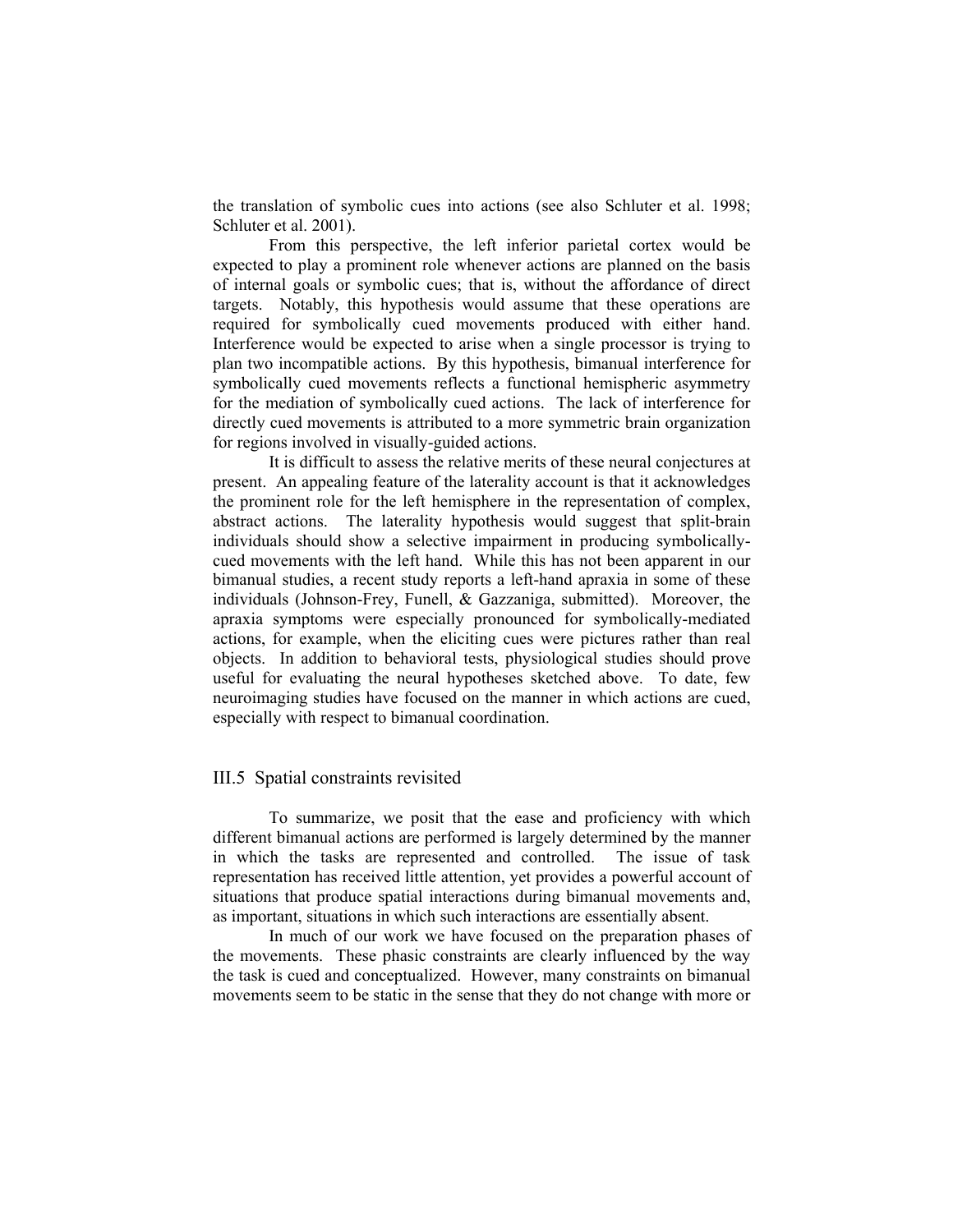less preparation time (Heuer et al. 2001). These have been attributed to lower levels of the motor system, evident during movement execution.

However, recent work has shown that cross-talk during the execution of repetitive movements is also dominated by the manner in which the movement goal is represented. (see Mechsner et al. 2002; Weigelt and Cardoso De Oliveira 2003). Franz et al. (2001) provide a particularly telling example in a study in which each hand traced a semi-circle. In one condition, the two movements started and ended at the same locations, creating an overall shape of a circle. In the other condition, the starting and ending points were spatially displaced, creating an overall shape of two inverted semicircles that approach each other at the midpoint (Figure 4). Although the two target patterns are both symmetric and involve similar combinations of muscular actions, people were more adept in the former condition. This result was attributed to the fact that the circle is a simpler and more familiar pattern. We note, though, that both combinations of the semi-circles were symbolically cued. Thus, as with our pointing studies, the degree of conflict appears to depend on goal-based representations that govern the action. Swinnen and colleagues (e.g., Swinnen et al. 1997) have made a similar point, demonstrating that the profound interference observed during the production of complex bimanual trajectories can be rapidly overcome when visual feedback requires the participants to focus on an integrated representation of the action goal.



Figure 4. Familiarity of target shape influences the extent of bimanual interference. For both conditions, the participants produced two semi-circles in mid-air, one with each hand. In the congruent condition, the circles were aligned such that the hands were closest at the endpoints. In this way, the hands traced a circle. In the incongruent condition, the hands were closest at the midpoint. The patterns were drawn repetitively. Variability is higher for the unfamiliar curved X's. Adapted from Franz et al. 2001.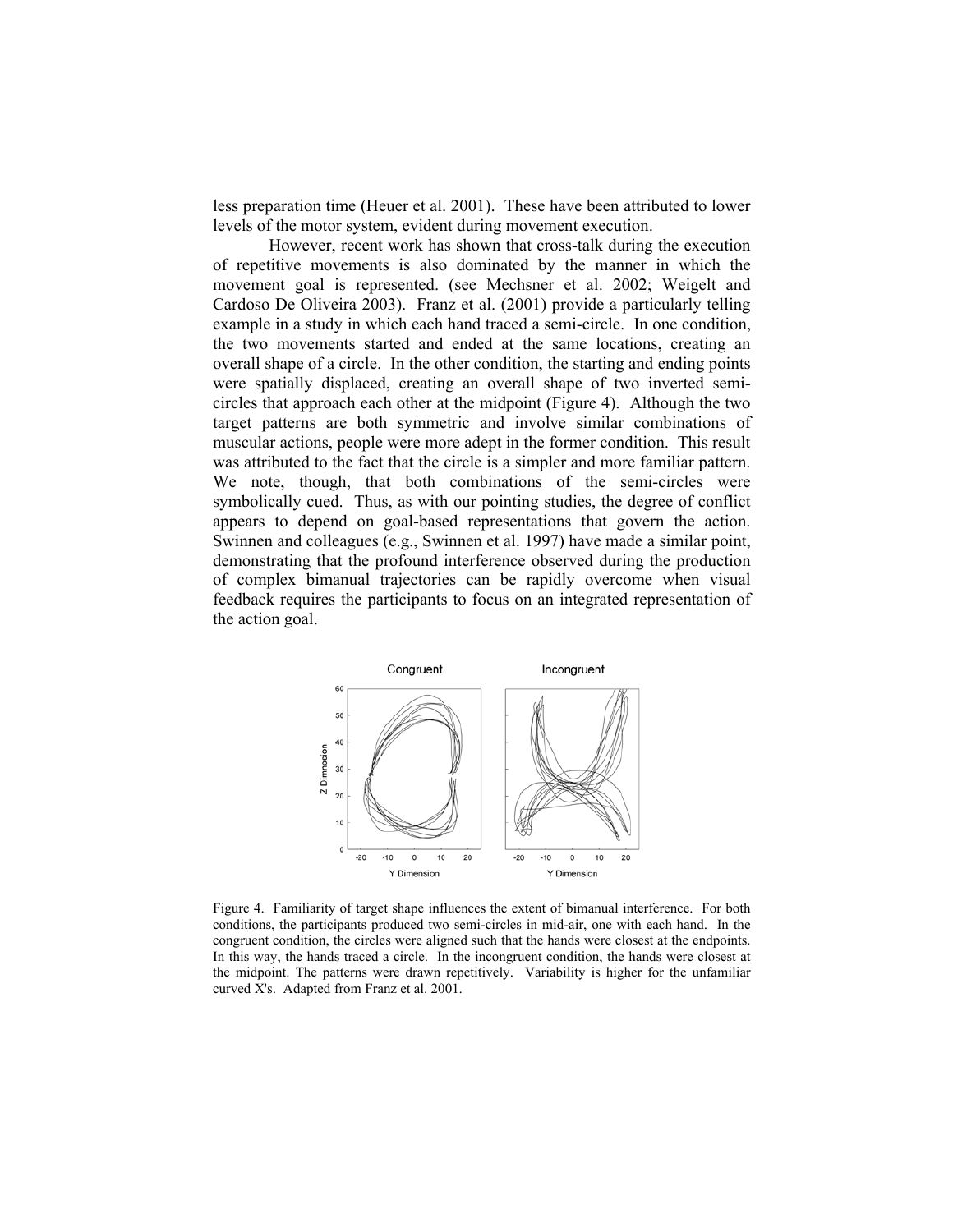What has been underappreciated in the bimanual literature is the extent with which researchers have relied on movements that are symbolically cued and often executed without a visual external goal. Even when templates are provided, they are used to provide a general trajectory reference and as such, are another form of a symbolic cue. We believe that the reliance on tasks that entail symbolic representations has led to the general impression that interference between the movements always occurs in a muscle-related or egocentric coordinate frame and that our ability to produce asymmetric bimanual movements is highly constrained. Our work with directly cued movements leads us to conclude otherwise, at least in terms of spatial constraints. Interference in this situation may be minimal and often occur in an exocentric reference frame (Nambisan et al. 2002).

As noted in the Introduction, studies of bimanual coordination have tended to not use tasks that require the two hands to operate in a synergistic fashion. We would argue that when the actions of two hands are conceptualized as reflecting independent goals, the limitations on performance reflect constraints similar to those identified in the dual-task literature (Duncan 1979; Hazeltine et al. 2003; Pashler 1994) rather than processes that are engaged specifically during bimanual movement.

## IV. Representational basis of temporal constraints

We now turn to the second major group of constraints, those between temporal features of the movements. When making discrete bimanual reaching movements, people tend to initiate and (approximately) terminate the movements of the two hands in synchrony (Kelso et al. 1979; Marteniuk and Baba 1984). This coupling is even more prevalent during rhythmic movements. We adopt a common frequency for each limb and, without extensive practice, are limited to only two stable phase relationships, in-phase and anti-phase. Even skilled musicians are limited in the flexibility with which they time the movements of their two hands, with their performance generally indicative of an integrated temporal representation rather than a situation in which the timing of each hand is independently controlled (Klapp et al. 1985; Krampe et al. 2000).

Temporal coupling has provided a cornerstone for the dynamic systems approach to the study of motor control. Our movements involve effectors that are physical entities. As such, movements must respect the laws of gravity, inertia, and mechanics (Kugler and Turvey 1987). This approach has produced rigorous formalisms to describe and predict motor behavior across a wide range of situations including unimanual movements, bimanual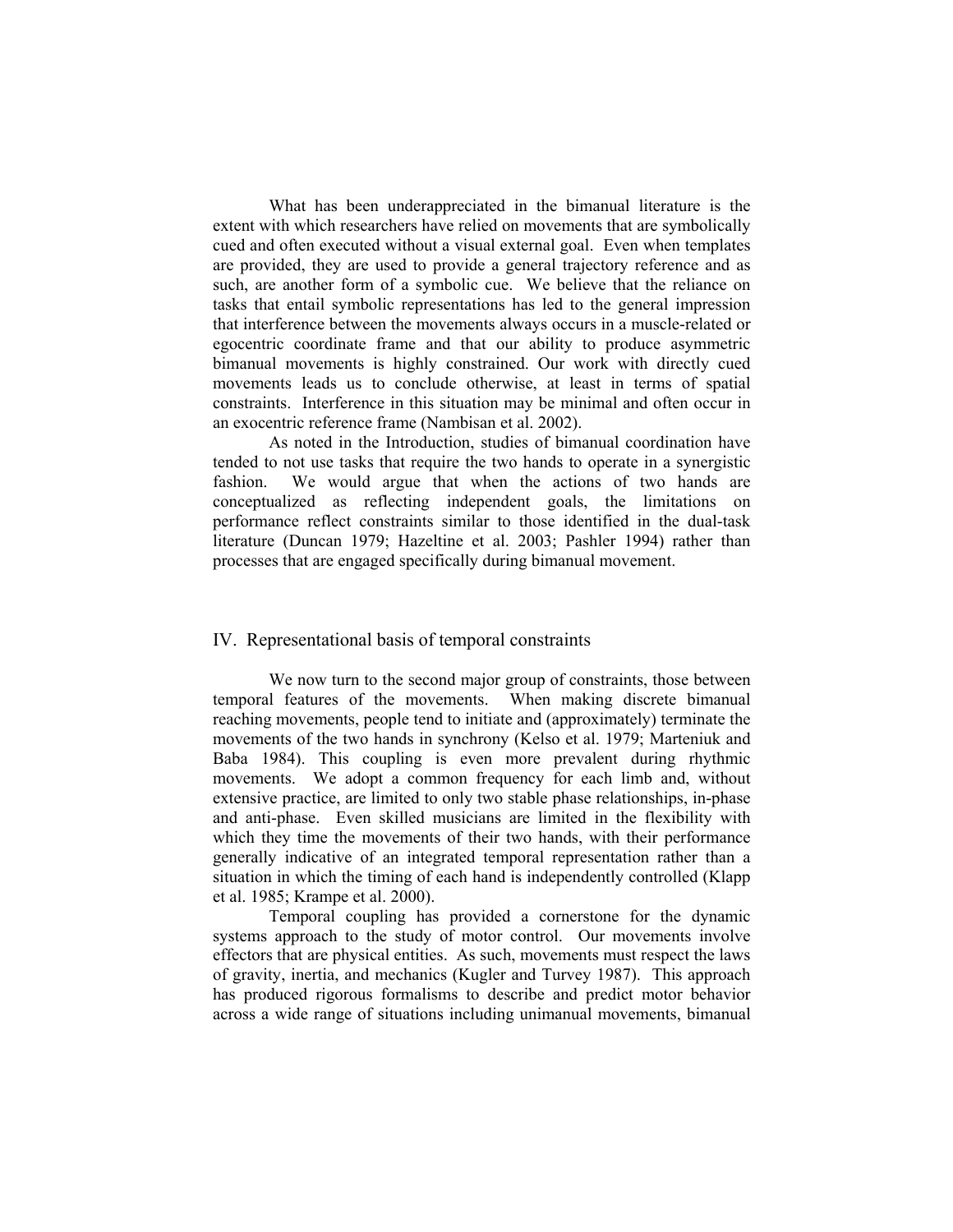movements produced by a single person, or the interactions that occur between the movements of different individuals (Kelso 1995). These models have been expressed in terms of abstract dynamics, prompted by the desire to provide a description at a general level. With their focus almost completely on movement trajectories, these general formalisms have failed to provide process models, a description of the neural and psychological representations and processes that might underlie the observable coordination phenomena.

In this section, we review our recent work on this problem. Similar to what was described in the discussion of spatial constraints, we will argue that the manner in which action goals are represented strongly influences temporal constraints (Semjen 2002), as well as the neural correlates driving these phenomena.

#### IV.1 Phase stability and the representation of rhythms

A common formalism for describing temporal constraints associated with rhythmic bimanual movements is that of coupled oscillators. Each limb is described as a limit-cycle oscillator with the interactions between two such oscillators captured by a coupling term (e.g., Haken et al. 1985). When expressed in this manner, a concise description of the dynamics can be obtained. The interactions between the oscillators allow the limbs to maintain a common frequency, even when they have different preferred frequencies (e.g., Turvey 1990). Moreover, the abstract dynamics dictate that certain phase relationships will serve as attractors, with the specific strength of such attractors frequency dependent.

Yamanishi et al. (1980) provided one of the first studies to explore the utility of the coupled oscillator model. They used a simple bimanual fingertapping task. Each hand was required to tap at 1 Hz. The critical independent variable was the target inter-tap interval (ITI) between successive taps of the two hands. In separate blocks, the ITI ranged from 0 ms to 900 ms in steps of 100 ms. Expressed in terms of relative phase, an ITI of 0 ms corresponds to in-phase tapping and an ITI of 500 ms corresponds to anti-phase tapping. The other target ITI's correspond to more complex target phases (e.g., an ITI of 100 ms is a target phase of 36 degrees).

As predicted, participants were readily able to perform the task when the target ITI was 0 ms or 500 ms. Performance for the other ITI's was less stable and there was a pronounced tendency for the produced phase to be attracted to either the in- or anti-phase pattern. For example, when the target ITI was 400 ms or 600 ms, the participants tended to produce ITI's with mean values closer to 500 ms. On various measures, the coupled oscillator model provided a good account of the data. The model captures the attraction towards the in-phase and anti-phase patterns, as well as the dependency of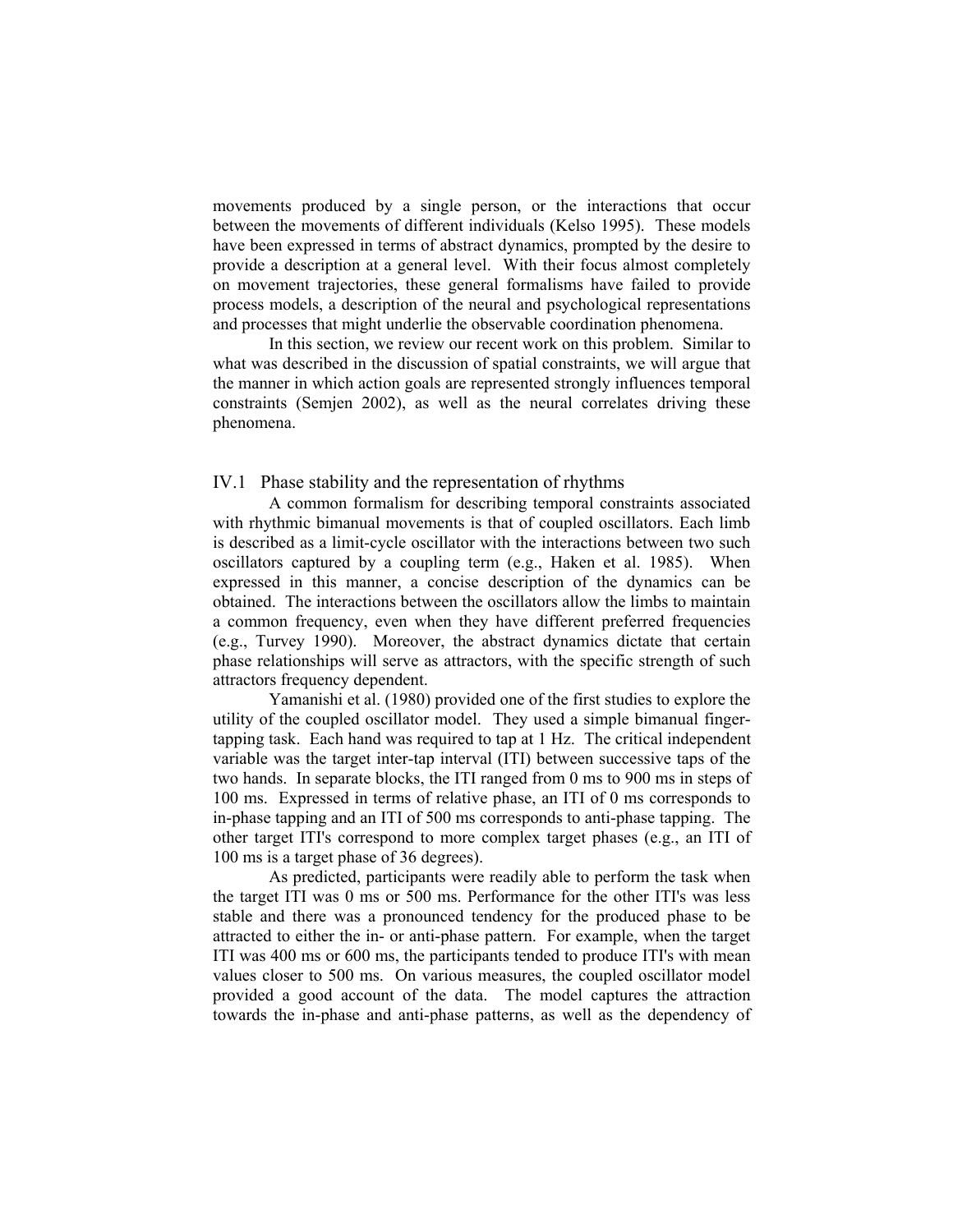pattern consistency (e.g., variability of relative phase) as a function of the target phase.

While a coupled oscillator model provides an elegant description of performance in this task, an alternative process model should be considered. When viewed as an integrated pattern, the alternating taps define subintervals that divide the 1000 ms within-hand ITI. These subintervals constitute a rhythmic pattern. The 0 ms and 500 ms ITI conditions create simple rhythms, with subinterval durations of 1000 ms and 500 ms in the in-phase and antiphase patterns, respectively. The subintervals for the other target ITI's define much more complex rhythmic patterns. For example, for the 600 ms ITI, the successive subintervals are 600 ms and 400 ms, forming a pattern in which the ratio of the longer to shorter interval is 3:2. In the 800 ms ITI, the ratio would be 4:1. Perhaps people represent the temporal goal in this task to create subintervals that match the target ratios. Many studies have shown that people have a strong bias to perceive/reproduce temporal patterns that form simple ratios (Collier and Wright 1995; Essens 1986; Povel 1981). When seen from this perspective, the attraction to in-phase and anti-phase patterns might reflect a bias to the simplest of ratios, the 1:1 ratio created by the isochronous patterns.

To compare the coupled oscillator and simplified rhythm representation hypotheses, Semjen and Ivry (2001) replicated the Yamanishi et al. study with one critical difference; In addition to the bimanual condition, participants were also tested in a unimanual condition. For this condition, a single finger was used to make all of the responses and, the conditions varied in terms of the target durations for the subintervals. The in-phase condition (0 ms ITI) could not, of course, be tested in the unimanual condition.

Consistent with the predictions of the rhythmic representation hypothesis, performance in the unimanual and bimanual conditions was essentially identical (Figure 5a). Regardless of whether the participants tapped with one or two fingers, the deviations from the target intervals were essentially identical. Moreover, when the produced subinterval ratios were calculated, there was a clear attraction towards simple ratios (e.g., 1:1, 2:1, or 3:1). The participants were unable to produce the target durations in the most complex conditions, demonstrating a bias to produce subintervals that yielded relatively simple rhythms.

Interestingly, for one condition, the results of our study appeared at odds with that reported by Yamanishi and colleagues. In the 600:400 (or 400:600 since performance is roughly symmetric), Yamanishi et al. had reported an attraction towards anti-phase tapping: The long interval was shortened and the short interval was lengthened (i.e., bias to produce a subinterval ratio of 1:1). In our study, the bias was in the opposite direction. The long interval tended to be lengthened and the short interval shortened, resulting in a produced ratio close to 2:1.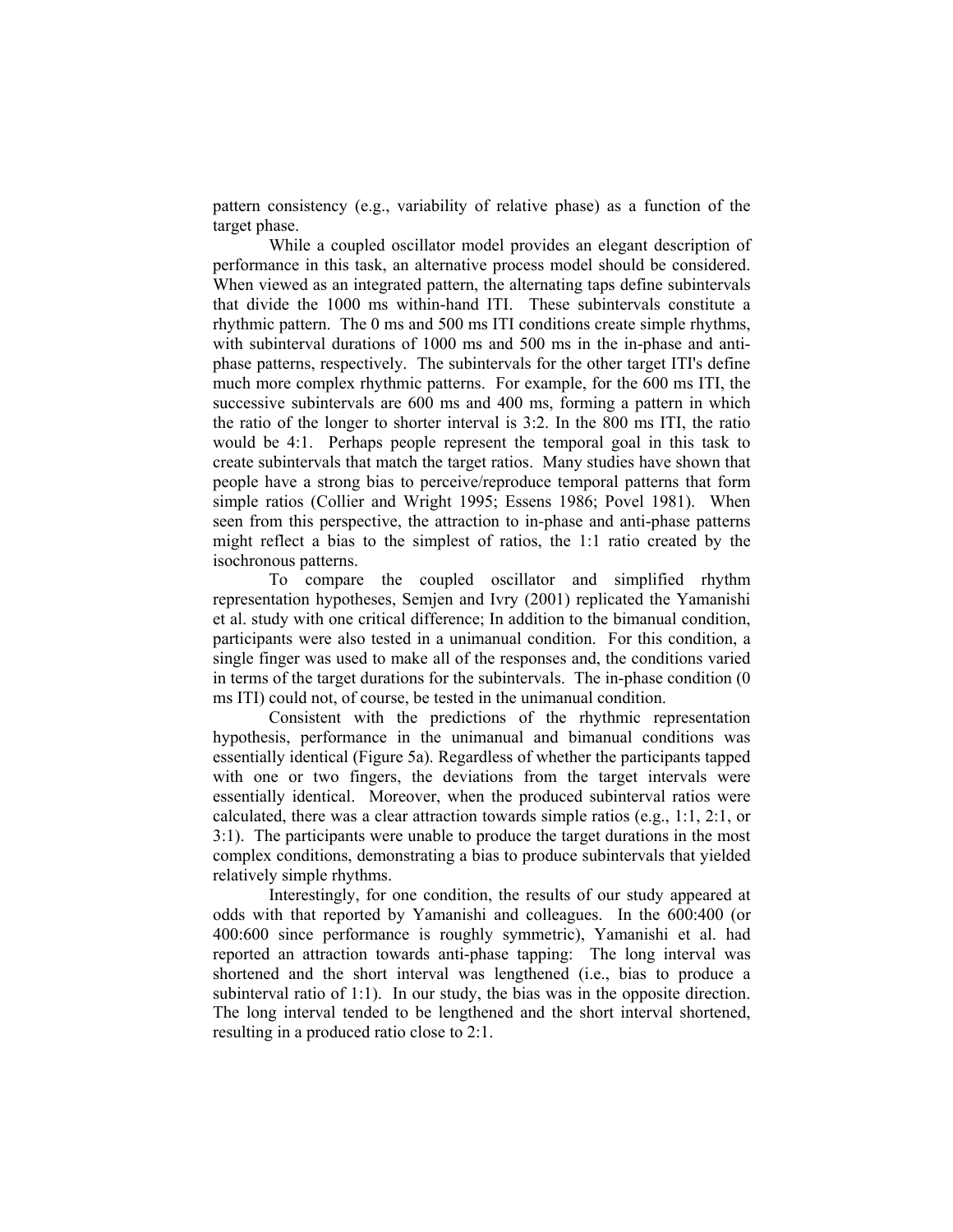

Figure 5. A: Participants tapped temporal patterns created by the division of a 1000 ms interval into two subintervals. Successive taps are made with alternating hands (two-hand) or by a single hand (one-hand). The results are plotted as the difference between the produced subinterval and the target subinterval. The produced subintervals tended to conform to simple rhythmic ratios (e.g., 1:1, 2:1), and most important, were the same in the one- and two-hand conditions. B: One-hand tapping was paced by either a visual or auditory metronome. The metronome had a marked effect for the conditions in which the target subintervals were 400 and 600 ms (or 600 and 400 ms). Adapted from Semjen and Ivry (2001).

The key to this discrepancy provides further support for the rhythmic representation hypothesis. Whereas Yamanishi et al. had used a visual metronome to signal the target subintervals, we used an auditory metronome. Temporal acuity is higher in the auditory domain (Allan 1979). As such, participants were likely more attuned to the large difference between the 600 and 400 ms subintervals with the auditory metronome, and due to the bias to simplify the ratio representation, produced subintervals that approximated a 2:1 ratio. To test this hypothesis, visual and auditory metronomes were directly compared in a second experiment. As expected, the 600/400 target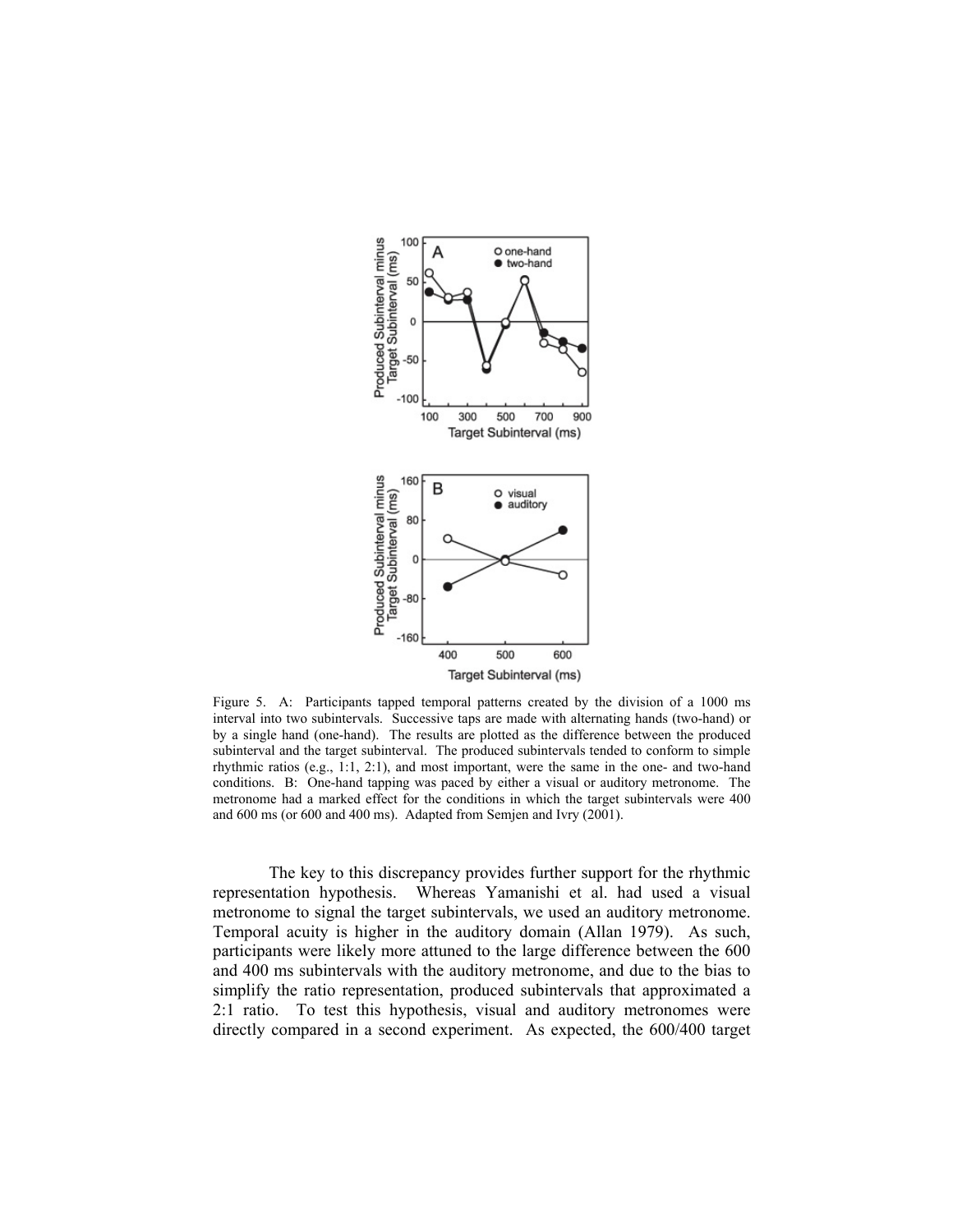subintervals were distorted towards a 1:1 ratio with the visual metronome and towards a 2:1 ratio with the auditory metronome (Figure 5b).

The Semjen and Ivry (2001) study demonstrates how temporal constraints in bimanual movements may reflect the manner in which the task goals are represented. We have emphasized that the key constraint involved the manner in which the target subintervals were represented. Consonant with the music cognition literature, naïve participants exhibited a strong bias towards rhythmic representations involving simple ratios. While the same constraints were operative for visual- and auditory-paced performance, the differential sensitivity of the two modalities resulted in different patterns of distortion.

It is difficult to envision how a coupled oscillator model could be adopted to account for the results of our study. How would one characterize the two oscillators in the unimanual condition? Certainly not in the manner the oscillators are characterized by Yamanishi et al., that is, as two oscillators set to a common frequency of 1 Hz. The modality effect might be accounted for by postulating that coupling strength varies with modality. But even this hypothesis fails to account for the tendency for the perturbations to go in opposite directions for the visual and auditory conditions. We believe that the most parsimonious account of the temporal constraints is given by the rhythm representation hypothesis. Indeed, the key constraints on temporal performance appear to have little to do with the fact that two limbs were used. Rather, these constraints reflect general limitations in our ability to represent complex temporal relationships.

### IV.2 Probing the event structure of rhythmic movements

The rhythm representation hypothesis can account for the bias people show towards certain phase relationships. In-phase and anti-phase patterns entail especially simple temporal representations given that they result in isochronous subintervals. With more complex ratios, we posit that temporal relationships are organized hierarchically. A fundamental timing unit is established and the hierarchy is used to specify which response to produce and when it should be emitted. These temporal representations define an event structure for the action (Semjen 2002).

To this point, our discussion of temporal constraints has not addressed why in-phase movements are more stable than anti-phase movements. We offered one explanation with respect to spatial constraints; we proposed that in-phase patterns entail more congruent trajectories than anti-phase patterns. However, we also believe that these two patterns may, under certain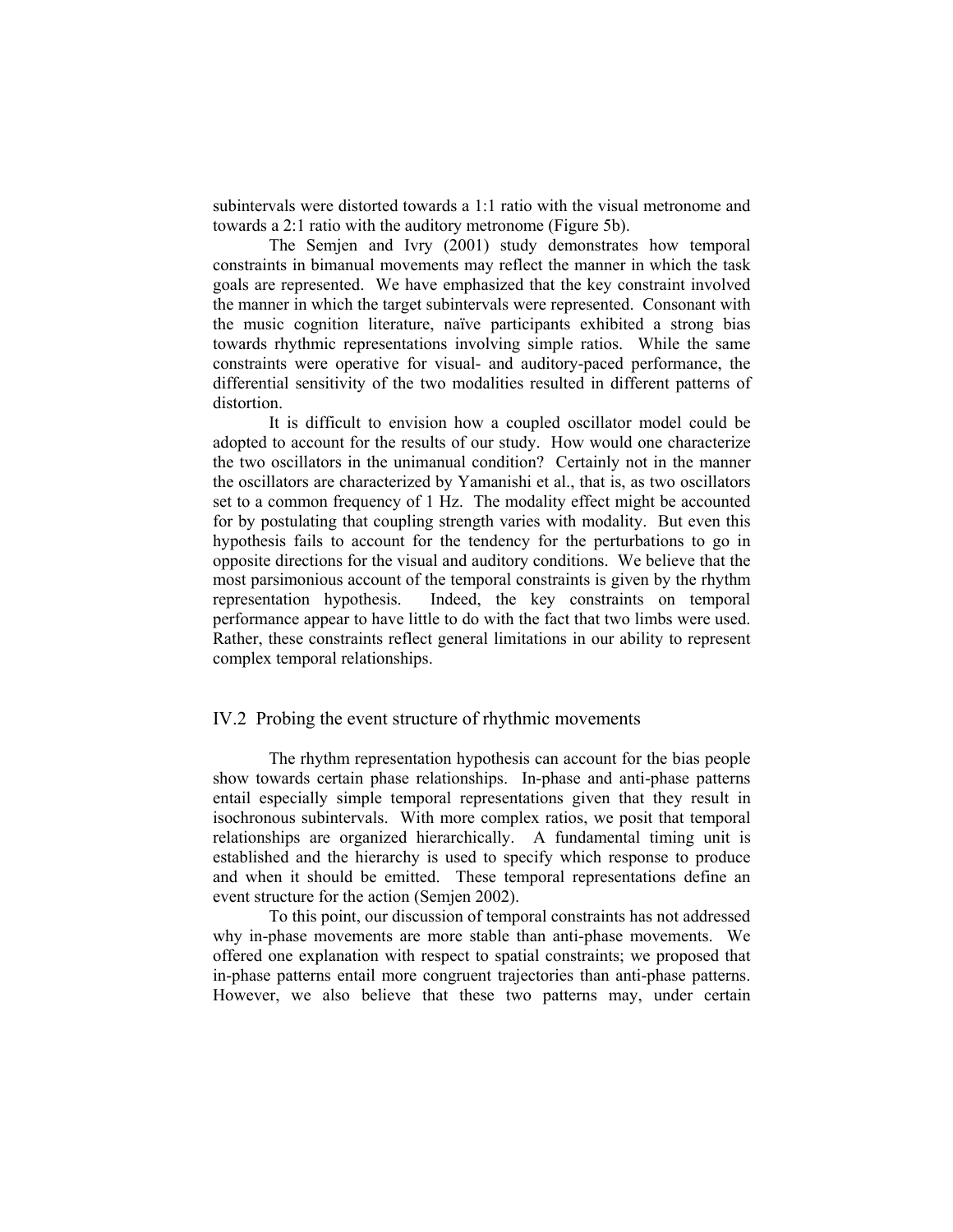conditions, be guided by qualitatively different temporal representations, or event structures.

Consider again the example of wrist flexion and extension, taking the situation in which both palms face downwards. When performed repetitively, these movements can be considered as continuous oscillations. However, synchronization studies have shown that certain points in the cycle are more salient than others. If the movements involve contact with an external surface as in table tapping, synchronization with an external metronome will be organized such that the table is contacted coincident with the beat of the metronome (or more accurately, slightly ahead of the metronome, see Vos, Mates and van Kruysbergen 1995). If there is no external surface, most people synchronize with the initiation of each flexion cycle.

Our hypothesis is that the event structure differs for the in-phase and anti-phase patterns. For in-phase movements, a common event defines the cycle initiation point for each hand. In contrast, anti-phase movements entail two events per cycle, one associated with flexion onset of each hand (Figure 6). According to this hypothesis, the event structure for anti-phase movements is more complex than that associated with in-phase movements and stability will be inversely related to complexity.

We have only begun to test the event structure account of the preference for in-phase movements. The goal in our initial studies was to demonstrate that, under conditions of minimal external constraint, people do indeed conceptualize different event structures for in-phase and anti-phase movements. To this end, participants were instructed to perform continuous wrist flexion and extension movements, either in-phase or anti-phase. At the beginning of the first block, participants were instructed to choose their own pace. Once the participant was accurately producing the desired pattern, in subsequent trials they were instructed to "say the word 'BA' repeatedly as you move". We did not give any indication as to when in the cycle the vocalizations should be made nor were any demonstrations provided that might bias performance. In subsequent blocks, the task was repeated but the movements were now made at different paces. Rate-based feedback was given after each training trial (e.g., "Go faster" or "Go slower") until the participant approximated the target rate. At this point, the BA instruction was added.

We expected that the vocalizations would be temporally coupled to "significant" events during the movements. In other words, we used the BA's as a window on the participant's conceptualization of the event structure of each task. The results showed a striking difference between the two tasks. in the in-phase hand movement condition, on 61% of the trials, participants emitted one "BA" for each cycle and the vocalizations tended to occur around the time of flexion onset. In contrast, in the anti-phase hand movement condition, two BA's were vocalized on 100% of the trials, emitted close to the points at which the hands were at maximum flexion and extension.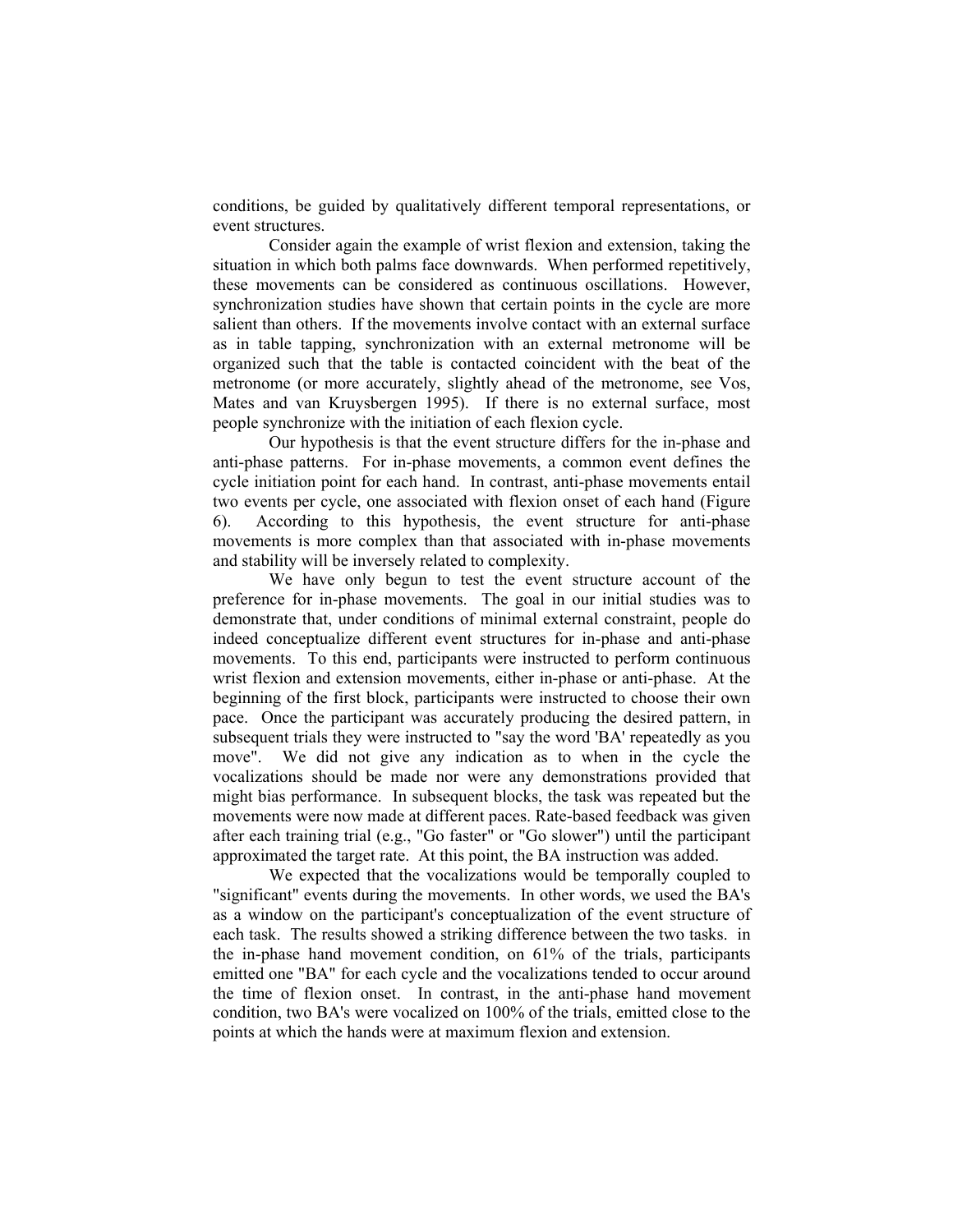

Figure 6: Probing the event structure of in- and anti-phase movements. A) Participants were instructed to move in-phase (left column) or anti-phase (right column). Once performance was stabilized, they were required to simultaneously articulate the syllable "BA". B) Although no instructions were given, the vocalizations were usually produced in a fixed temporal relationship with the wrist movements. Participants always vocalized twice per cycle in the anti-phase condition. In contrast, they generally vocalized once per cycle for the in-phase movements, suggesting a simpler event structure for the in-phase pattern. (Spencer, Semjen,  $\&$ Ivry, unpublished data).

We had also expected to see that the occurrence of BA's would vary with movement frequency. In particular, we had expected that, as rate increased, there would be a transition in the anti-phase condition from two BA's per cycle to one BA per cycle. However, such transitions were not observed in the anti-phase condition. In the in-phase condition, one participant (17% of the trials) said 2 BA's for every movement. Interestingly, this participant adopted the slowest spontaneous hand movement rate in the first block. The failure to observe a change in the number of BA's per cycle may have been due to the fact that we failed to include rates at which the wrist movements themselves underwent a phase transition. Nonetheless, the study does support the basic tenet of the event structure hypothesis: As measured by the occurrence of BA's, a difference is observed in the temporal representation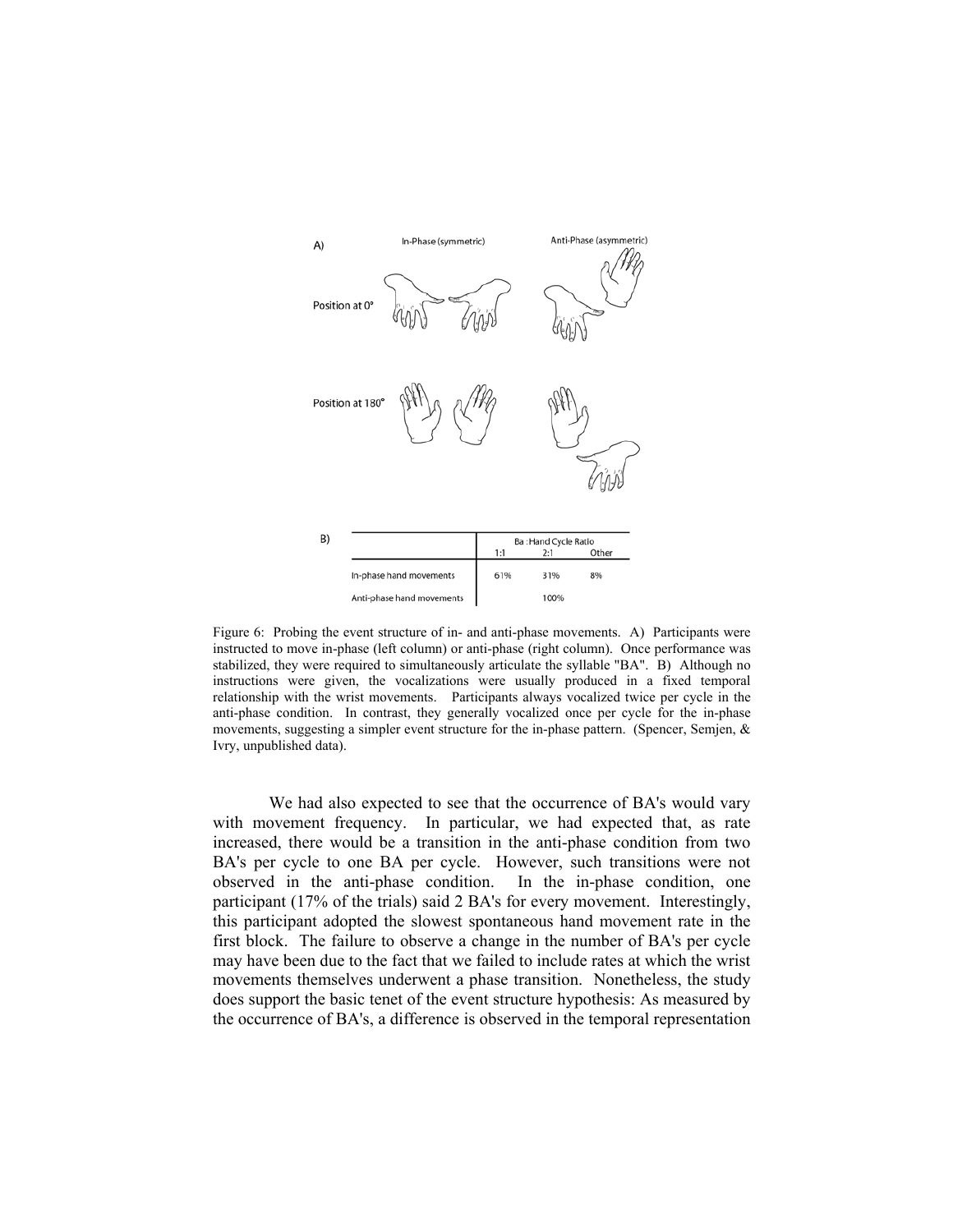of in-phase and anti-phase movements. Moreover, if we assume that complexity is related to the number of salient events, anti-phase movements are more complex than in-phase movements (see also, Wimmers et al. 1992).

 In a sense, the event structure model is a generalization of the rhythm representation hypothesis. The core idea is that temporal constraints may reflect the manner in which the temporal goals of the task are represented. As these representations become more complex, pattern stability suffers. Complex rhythms such as tapping four against three represent an extreme case. Most of us lack the experience necessary to develop the representations for proficient production of such rhythms. Repetitive movements involving isochronous intervals are, obviously much easier. But, as shown by the BA experiment, differences may exist in the representational structure of even simple rhythms, and these likely have consequences in terms of pattern stability.

IV.3 Neural dissociations in the control of continuous and discontinuous movements

Recently, Zelaznik and colleagues (Robertson et al. 1999; Zelaznik et al. 2000; Zelaznik et al. 2002) presented evidence that the temporal control of unimanual movements may vary as a function of task requirements. Participants were required to produce rhythmic movements, either by finger tapping or circle drawing. On measures of variability, performance across the two tasks was expected to be positively correlated (e.g., Keele et al. 1985). To their surprise, temporal variability in tapping and circle drawing were not correlated (Robertson et al. 1999; Zelaznik et al. 2000). These results suggested that different processes were engaged for controlling the timing of these two tasks.

What could account for these null results? We have proposed that the representation of the task goals, or at least the manner in which these goals are achieved may be fundamentally different for tapping and circle drawing, with these tasks being representative prototypes of two different classes of movements (Ivry et al. 2002; Kennerley et al. 2002). Repetitive tapping can be conceptualized as the concatenation of a series of discrete events, with discontinuities observed either when the finger contacts the table surface or just prior to the onset of flexion when people typically make a brief pause. The goal for such tasks is to separate each successive event by the target interval; that is, timing is an explicit part of the action goal with an internal timing being used to control the movements of each cycle.

In contrast, circle drawing involves continuous movements. People can, of course, vary the cycle duration of these movements with the same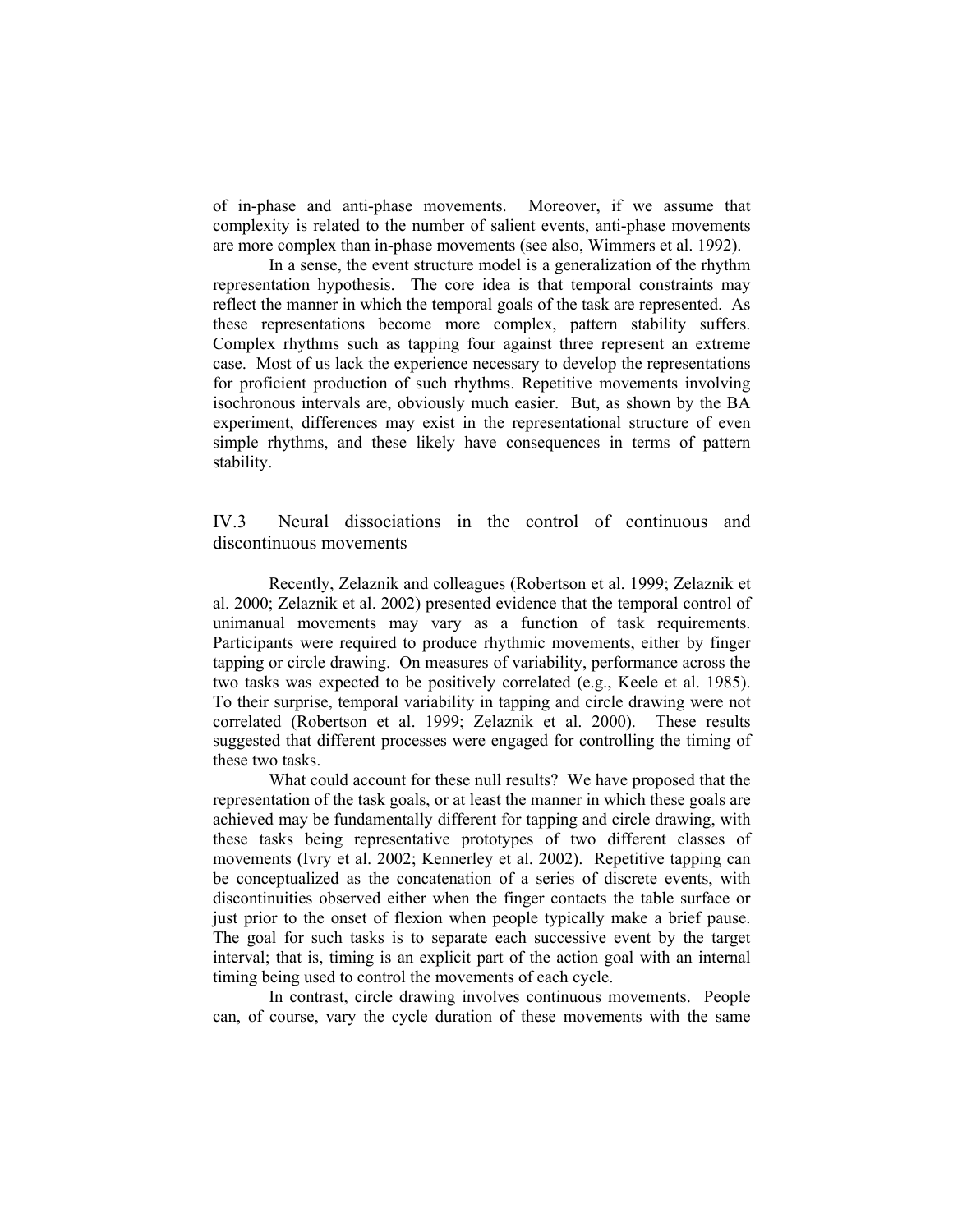flexibility as for tapping. However, this does not mean that the on-line control of these movements requires the operation of an internal timer. Rather, temporal regularities might be achieved by optimizing some other variable such as maintaining constant angular velocity, perhaps by the continuous modulation of joint stiffness over a targeted range. We refer to this form of timing as emergent, to contrast with the event timing required for tasks that involve discontinuities (see Zelaznik et al. 2002).

The notion of emergent timing has been espoused previously by proponents of the dynamic systems approach, usually in reference to the idea that there is a preferred frequency for repetitive limb movements (reviewed in Amazeen et al. 1998). We share this view of how temporal regularities may be maintained for continuous movements. However, to account for the fact that these movements are not constrained to a particular frequency, we propose that the control system can determine the mapping between a temporal goal and certain control parameters. In this manner, the goal in a task like circle drawing undergoes a translation. Initially, the goal is of a target cycle duration, similar to the event timing representations for tapping. But because of the continuous nature of the movements and their lack of salient events, the goal can be achieved in an emergent manner by controlling other parameters to optimize performance. Thus, emergent timing tasks have a different form of representation; they lack an event timing structure.

Converging evidence in support of the event/emergent distinction comes from two sets of neuropsychological studies. Various lines of evidence suggest that the cerebellum is essential for tasks that require the precise representation of temporal information, the form of representation that we hypothesize is essential for event timing tasks (reviewed in Ivry et al. 2002). To test this idea, patients with cerebellar damage performed continuous and discontinuous repetitive movements (Spencer et al. 2003). As predicted, the patients exhibited increased temporal variability on various discontinuous movement tasks. These included both tapping tasks and a modified circle drawing task in which the participants were required to insert a pause prior to the onset of each drawing cycle.

Most striking was their performance on the continuous circle drawing task. The movements for this task are considerably more complex than those required for tapping, involving 2-dimensional spatial trajectories that involve multiple joints and interactional torques. Based on conventional neurological thinking concerning the role of the cerebellum in coordinating such movements, one would have expected the patients to be at least, if not more impaired, on the circle drawing task. However, the patients were unimpaired on the continuous circle drawing task: no increase in temporal variability was evident on this task when performing with their impaired limbs. This dissociation is consistent with the idea that the timing of continuous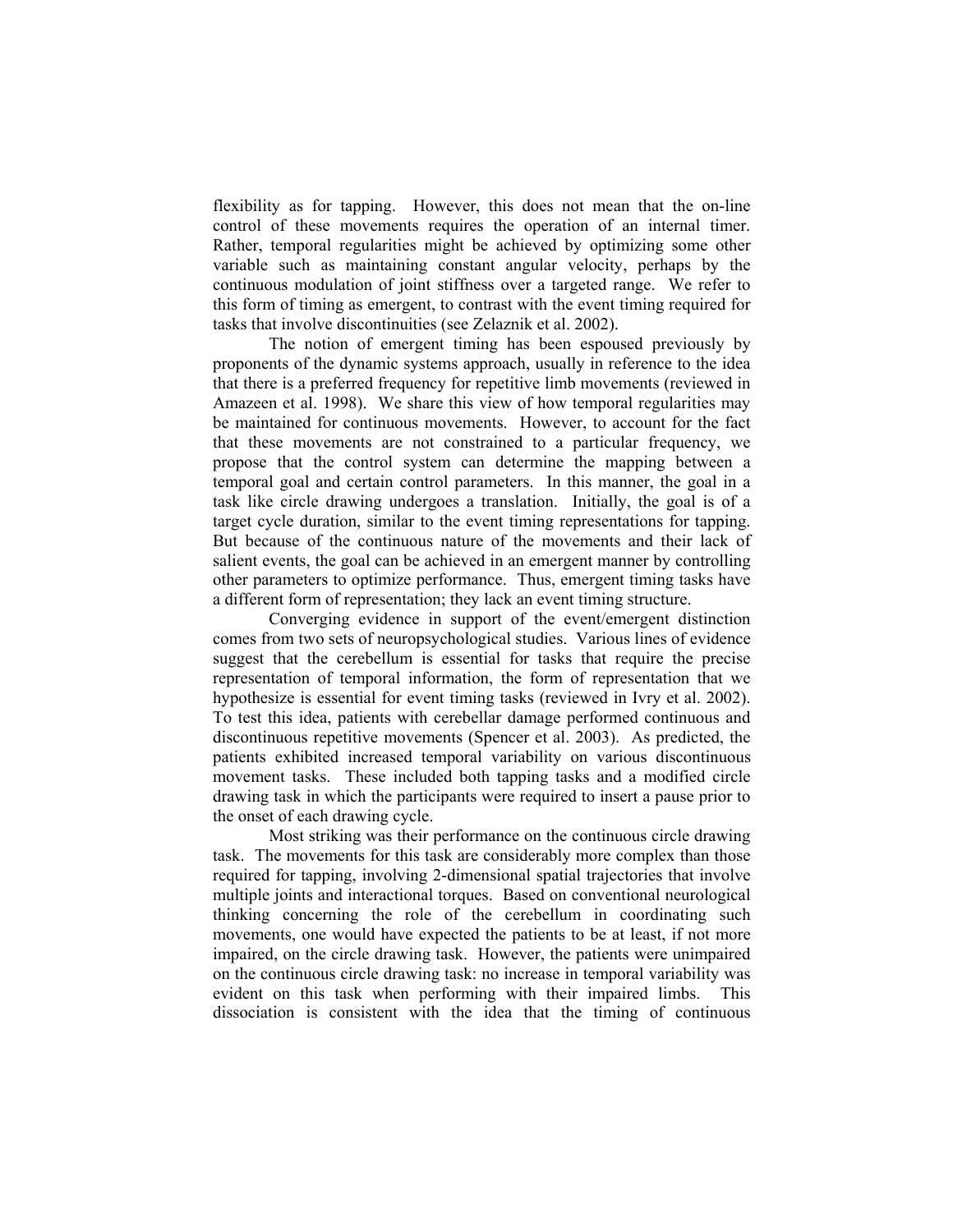movements does not require continuous control from an internal timing system.

The second neuropsychological dissociation was obtained in studies with callosotomy patients and brings us back to the topic of bimanual coordination. As part of our research on spatial cross-talk, we tested three split-brain patients on the bimanual circle drawing task (Kennerly et al. 2002). The initial goal of the study was to compare their performance when circling in a symmetric mode (one hand clockwise and one hand counterclockwise) versus an asymmetric mode (both clockwise or both counterclockwise). Unimpaired individuals exhibit more stable performance in the symmetric condition (Semjen et al. 1995). The patients failed to exhibit this form of spatial coupling. Their movements were no more accurate in the symmetric condition and phase transitions were observed from the symmetric to the asymmetric mode as often from the asymmetric to the symmetric mode. More striking, however, was that the split-brain patients' movements were frequently temporally uncoupled. On many trials, the hands adopted completely different frequencies, a phenomenon that is never spontaneously observed in normal participants.

The temporal uncoupling during circle drawing was puzzling given previous reports, including our own, that split-brain patients exhibit strong temporal coupling (Franz et al. 1996; Ivry and Hazeltine, 1999; Tuller and Kelso 1989). Interestingly, these previous studies involved tasks associated with an event-based representation. Either the movements were discrete or required tapping-like movements. Thus, we reasoned that the uncoupling during continuous circle drawing may provide another indication that the representational basis of these types of movements is quite different.

To test this idea, we created two hybrid tapping tasks involving flexion-extension movements of the index fingers. In the continuous condition, the participants were instructed to make flexion-extension movements with their index fingers, attempting to move the fingers in a smooth, continuous manner. In the discrete tapping condition, the participants were instructed to insert a brief pause prior to each flexion phase. It is important to note the overall similarity between the two conditions. All movements were made in free space without contacting an external surface, and we did not pace the movements with a metronome or give any instructions regarding synchronization.

Despite this similarity, a dramatic difference was seen in the performance of the split-brain patients (Figure 7). In the air tapping condition, the patients' movements were strongly coupled. A common frequency was adopted for the left and right hand movements, and as measured by the phase difference distribution, the strength of coupling was similar as that found in the control participants. However, in the continuous condition, performance was much more variable. While there were epochs in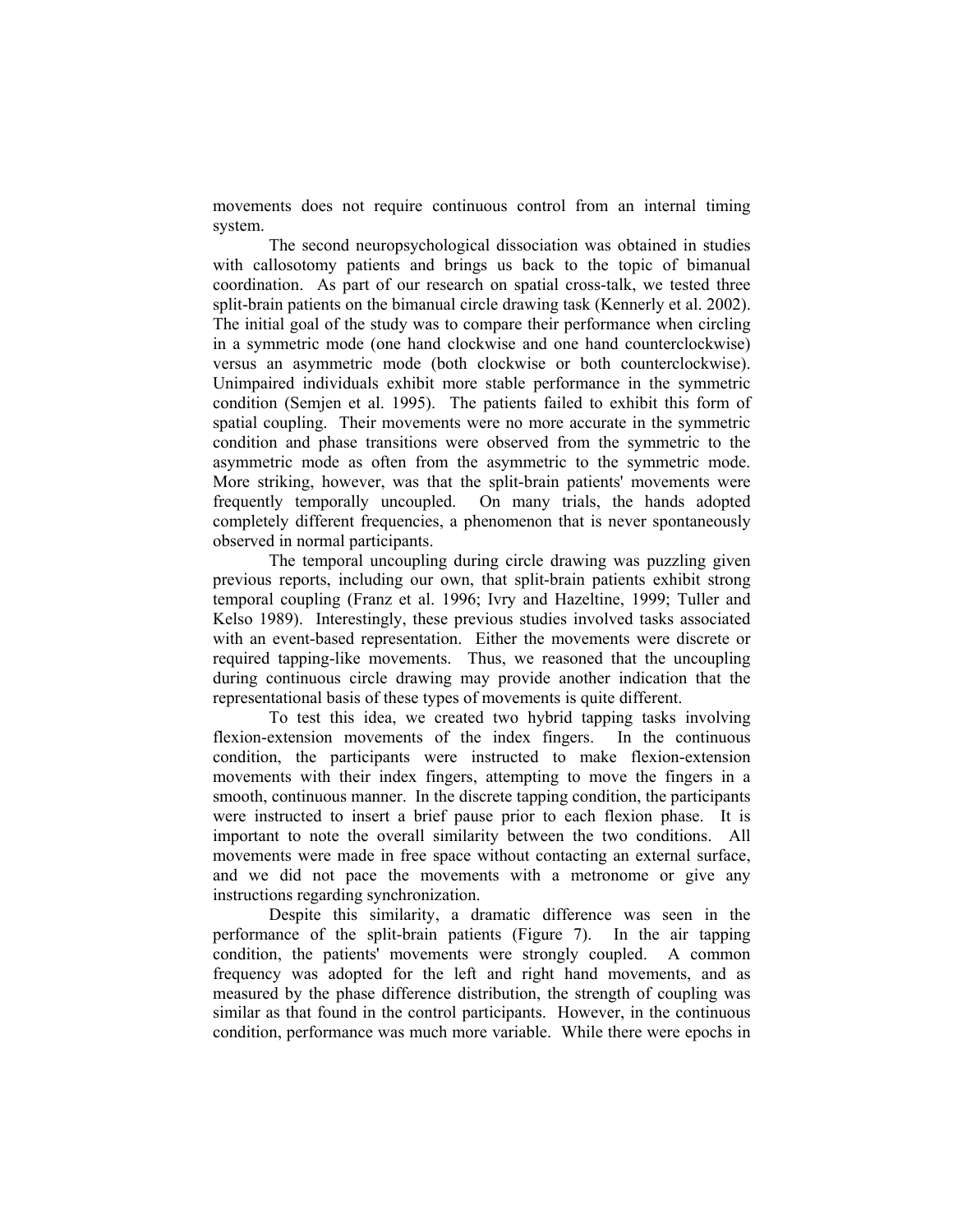which the movements were coupled, there were also epochs in which the two hands became temporally uncoupled, similar to what we had observed during the bimanual circle drawing task with these patients. Again, at least parts of the trials, the two hands moved at different frequencies.



Figure 7. Representative trials of temporal coupling in a split-brain patient during continuous and discontinuous movements. Movements involved flexion-extension of the index finger in midair (flexion is portrayed upwards). In the discrete condition, the patient was instructed to insert a brief pause prior to each flexion phase. While control participants exhibit strong coupling in both conditions, the coupling is weaker, and occasionally absent for the split-brain patients. (based on Kennerley et al. 2002).

This dissociation provides converging evidence concerning representational differences between continuous and discontinuous movements, and emphasizes that bimanual coupling arises from a varied set of constraints associated with these representations. First, consider repetitive, continuous movements. We have argued that the event-based representations provided by the cerebellum are not essential for such tasks (Spencer et al. 2003). While normal participants exhibit strong temporal coupling when making continuous movements, this constraint is absent in the split-brain patients. Based on our earlier considerations about spatial coupling, we hypothesize that temporal coupling for continuous, repetitive movements arises from dynamic interactions between time-varying representations of the abstract spatial goals for these actions. For circle drawing, symmetric patterns appear to be more congruent than asymmetric patterns; for one-dimensional movements, congruency is generally associated with movements along the same direction of rotation. When viewed from this perspective, the absence of temporal coupling in the split-brain patients is another manifestation of the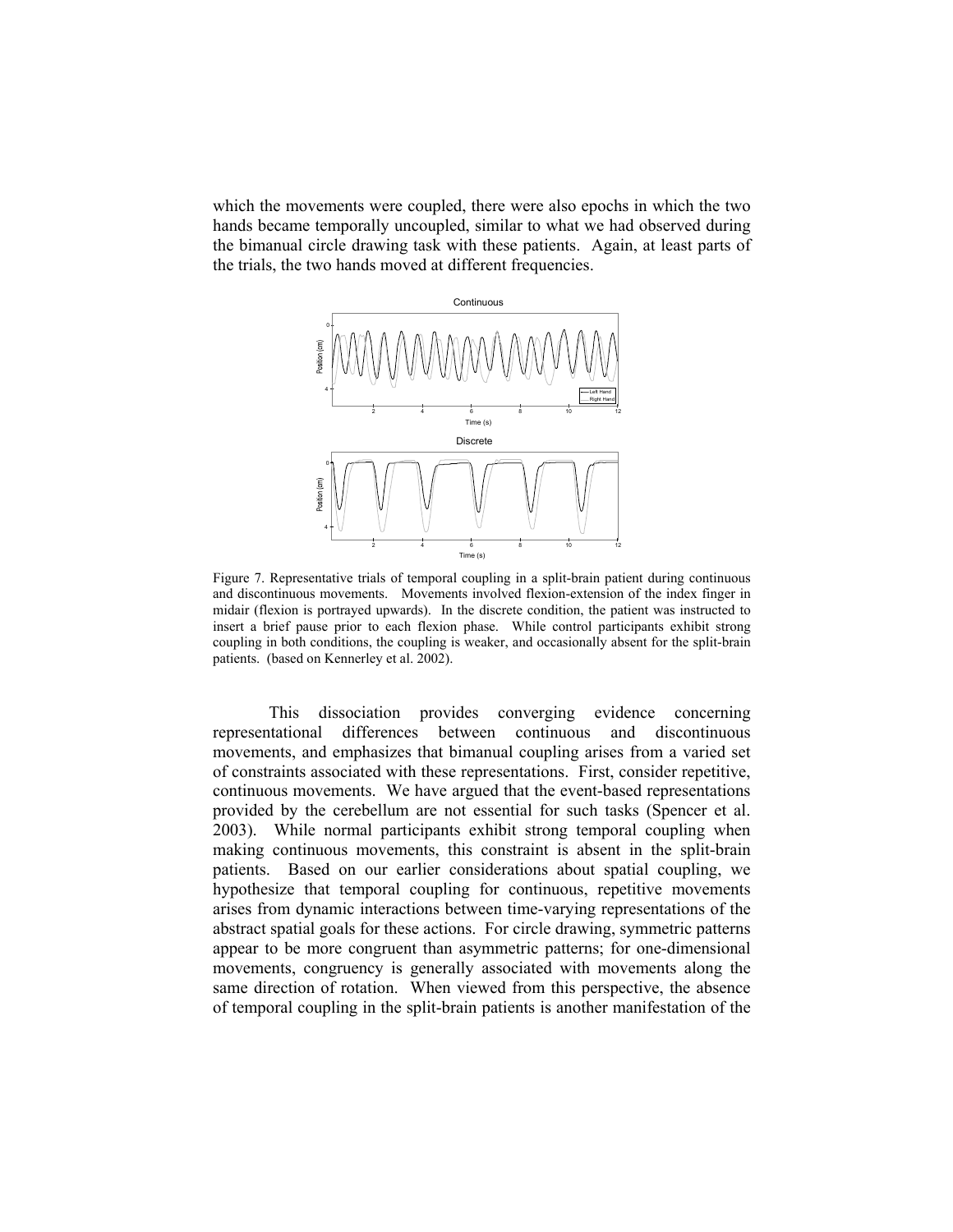fact that interactions between these abstract spatial codes is mediated by communication across the corpus callosum.

The close relationship between the coupling of spatial and temporal characteristics in the context of continuous movements is also demonstrated by the fact that neurologically healthy individuals show an attenuation of temporal coupling when producing asymmetric (i.e., spatially incompatible) movements at fast rates (Carson et al. 1997; Semjen et al. 1995). Moreover, a complete breakdown of temporal coupling can occur when the spatial overlap between the two tasks is reduced; for example, when the movements are made with non-homologous limbs of very different masses (Jeka and Kelso, 1995).

In contrast, temporal coupling appears to be much more robust for discontinuous movements. We hypothesize that this is because the two movements share a common event structure, a representation of the temporal goals. Stability here is dictated, not in terms of the congruency of spatial relations, but rather in terms of temporal economy. Our movements are biased towards patterns that specify temporal events in a concise and simple manner. In-phase patterns entail a simpler event structure than anti-phase patterns. Both of these patterns are more stable than other phase relations because they entail simple rhythmic representations (e.g., small ratios).

We have argued that the cerebellum is essential for the temporal representations embodied in an event structure (Ivry et al. 2002). We see this structure as one part of a distributed system for controlling actions (and mediating perceptions) that entail complex temporal relationships. For example, a rhythm can be described abstractly-- a drummer can produce a 3:2 bimanual tapping pattern at different speeds. Our expectation is that the abstract level of representation is cortical; the cerebellum is engaged when this abstract pattern is instantiated as a specific action, one that requires the real-time coding of an event structure.

The idea of an event structure for both unimanual and bimanual movements is a powerful tool to understand the temporal coordination of more complicated bimanual actions. For example, when opening a drawer with one hand to grasp an object with the other hand, the timing of the two hands is stereotypically organized (Perrig et al. 1999). However, the phase relationship of the two movements is much more complicated than in simple repetitive tasks. Importantly, the movements in such tasks are part of a generalized motor program, one that specifies the successive events of the two hands to achieve a common goal (Schmidt et al. 1998). We hypothesize that the cerebellum provides the fine temporal resolution necessary for the success of many bimanual actions. Consistent with this idea, cerebellar patients show deficits in the temporal aspects of such a complex bimanual motor tasks (Serrien and Wiesendanger 2000).

Interestingly, split-brain patients are still subject to the temporal constraints imposed by the representation of an event structure. Furthermore,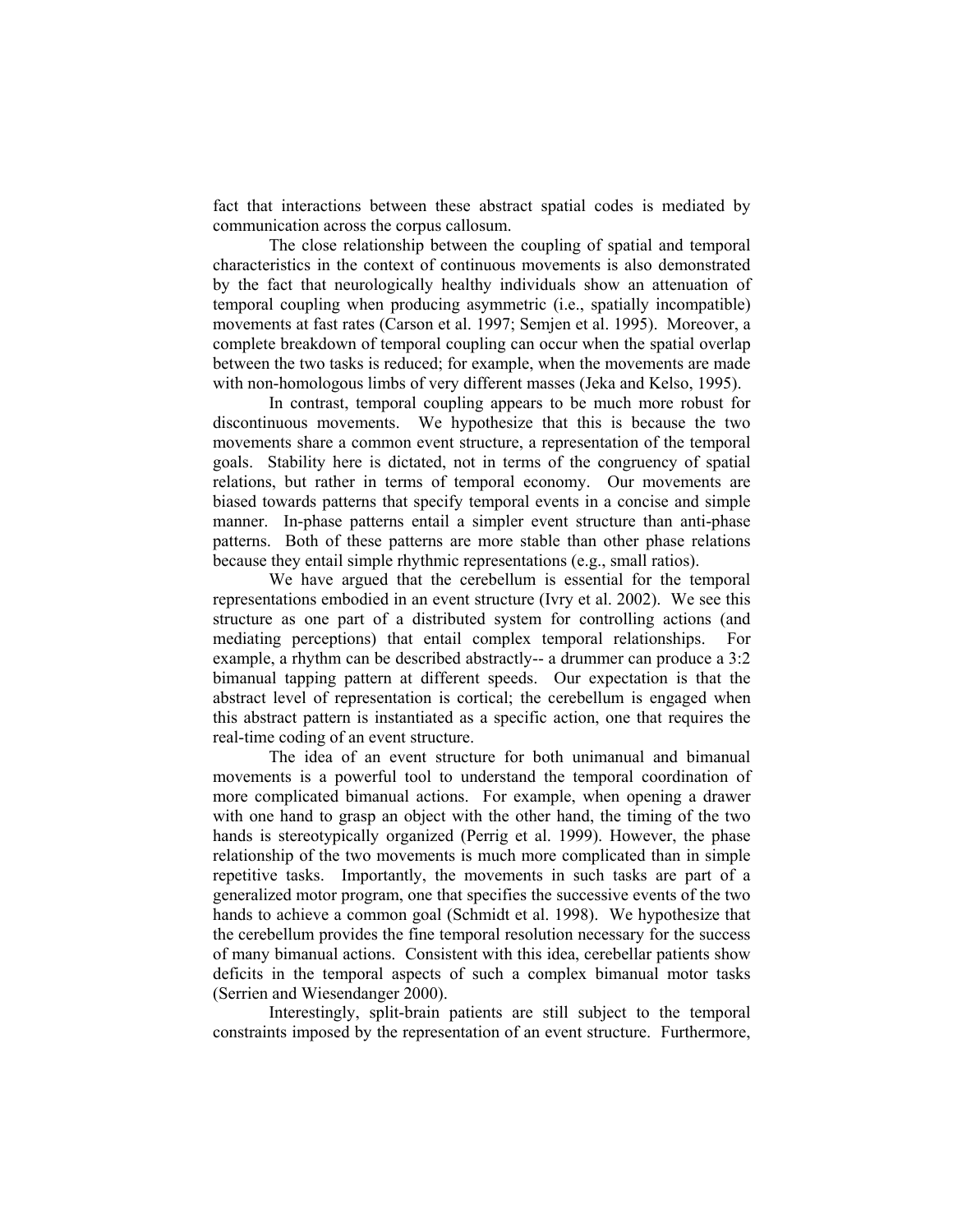they do not report drastic deficits in many well-learned bimanual skills, even if these require detailed coordination of the hands (Franz et al. 2000; Serrien et al. 2001). We believe this reflects the operation of a mechanism required for the implementation of the actions specified by the event structure. Such a process could ensure that the action codes specified by the cerebral hemispheres are implemented in an efficient manner, an operation that has been likened to a neural gating process. However, we do not wish to imply that this gating process is performed by the cerebellum. At present, our speculations on the localization of such a process are guided by two considerations. First, it should have access to the output from the cerebellum specifying the event structure. Second, it should be capable of initiating actions in a relatively generic manner (e.g., bilaterally). We believe the evidence points to a subcortical locus, perhaps the basal ganglia but it is also possible that a single cerebral hemisphere might meet such requirements (see Ivry and Richardson 2002).

### V. Final comments

The study of bimanual coordination has provided an important tool for exploring the cognitive neuroscience of motor control. Central to this work has been the elucidation of the many ways in which our ability to produce bimanual movements is constrained. We have focused on two primary classes of constraint, those associated with the interactions observed between the two limbs in the spatial and temporal domains, similar to what Semjen (2002) referred to as trajectory-level and event-level constraints. We do not wish to imply that a clean division, either psychologically or neurologically, can always be made between the manner in which the spatial and temporal features of movements are represented and controlled. Nonetheless, neuropsychological evidence demonstrates that the two types of constraint can be dissociated (Franz et al. 1996). Indeed, there are notable differences in our accounts of these sources of constraint. Spatial interference effects, at least in terms of response planning, are limited to situations in which the movements are symbolically cued, suggesting that the primary constraint arises with response selection rather than motor programming or execution. The neuropsychological evidence points to a cortical locus for such effects, with candidate areas including ventral visual processing pathways and inferior parietal and premotor cortices. Temporal interactions generally reflect the operation of a unified temporal representation, one in which the timing of salient events is explicitly controlled, a process associated with the cerebellum.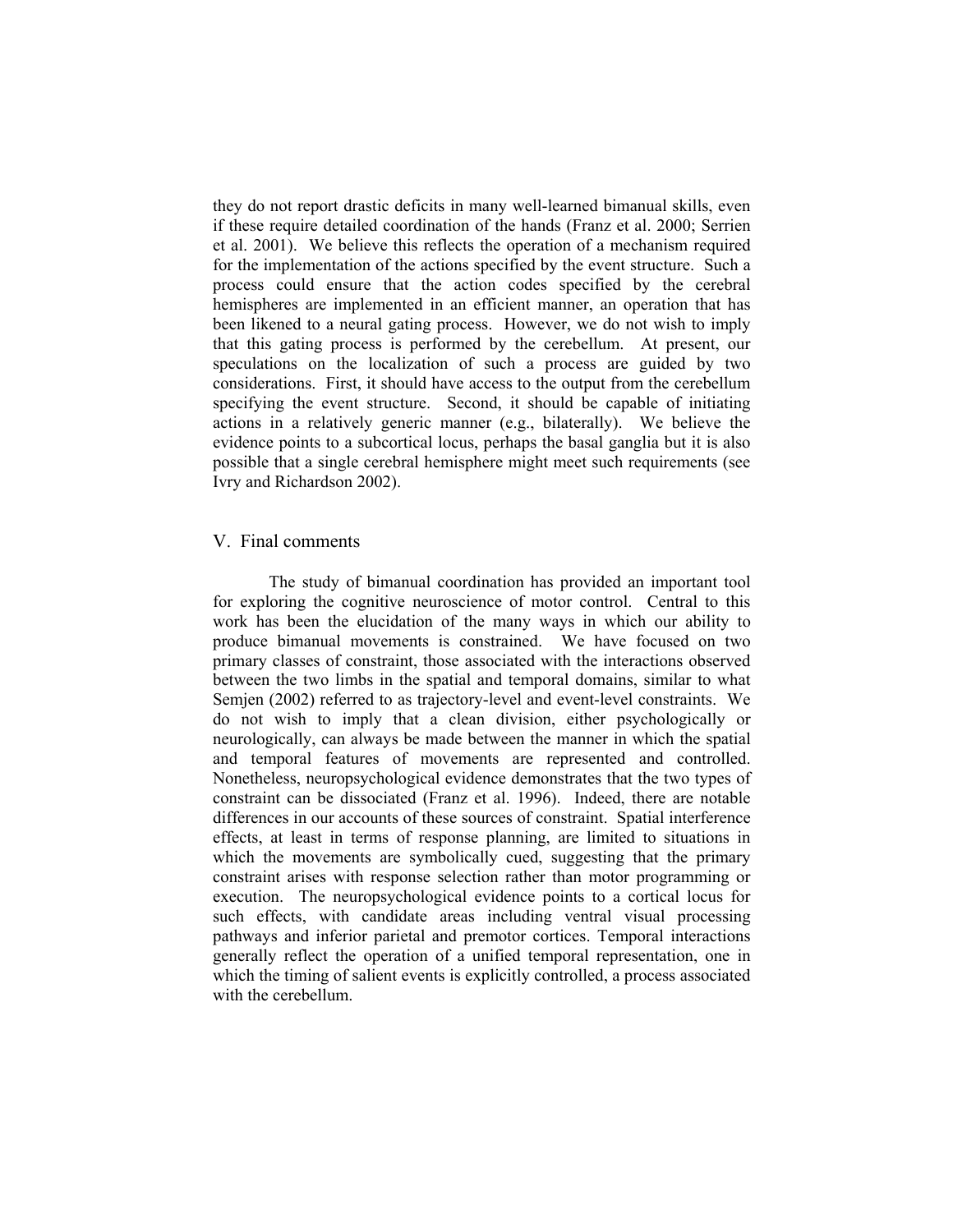A common theme in our analysis, however, is that the way in which the task goal is conceptualized will play a central role in determining patterns of interference between the two movements. We attribute the difference between symbolically- and directly-cued movements to a difference in task conceptualization, with the former involving goals defined as movement trajectories and the latter involving goals defined as target locations. Similarly, we hypothesize that while an event-based representation is essential for discontinuous movements, this form of representation is not essential for continuous movements. The emphasis on task conceptualization also leads to the conclusion that many of the constraints underlying bimanual coordination arise at an abstract level, one that can be divorced from processes devoted to motor execution. Acknowledging the limitations imposed by our cognitive architecture should also hold promise for understanding and appreciating the extraordinary flexibility with which humans use their two hands.

#### Acknowledgements

Preparation of this chapter was supported by Grants NS30256, NS40813, NS17778, and NS33504. We are grateful for discussions with Scott Grafton, Scott Johnson, and Winston Byblow. Correspondence should be directed to R. Ivry, Department of Psychology, MC 1650, University of California, Berkeley, CA 94720 USA, or email at ivry@socrates.berkeley.edu.

#### References

Abrams RA, Landgraf JZ (1990) Differential use of distance and location information for spatial localization. Percept Psychophys 47:349-359

Allan LG (1979) The perception of time. Percept Psychophys 26:340-354

Amazeen PG, Amazeen EL, Turvey MT (1998) Dynamics of human intersegmental coordination: Theory and research. In: Rosenbaum DA, Collyer CE (eds), Timing of behavior: neural, computational, and psychological perspectives. MIT Press, Cambridge MA. pp 237-259

Baldissera F, Cavallari P, Civaschi P (1982) Preferential coupling between voluntary movements of ipsilateral limbs. Neurosci Letters 34:95-100

Baldissera F., Cavallari P, Marini G, & Tassone G (1991). Differential control of in-phase and anti-phase coupling of rhythmic movements of ipsilateral hand and foot. Exp Brain Res 83:375- 380.

Cardoso de Oliveira S. (2002) The neural basis of bimanual coordination: recent neurophysiological evidence and functional models. Acta Psych 110:139-159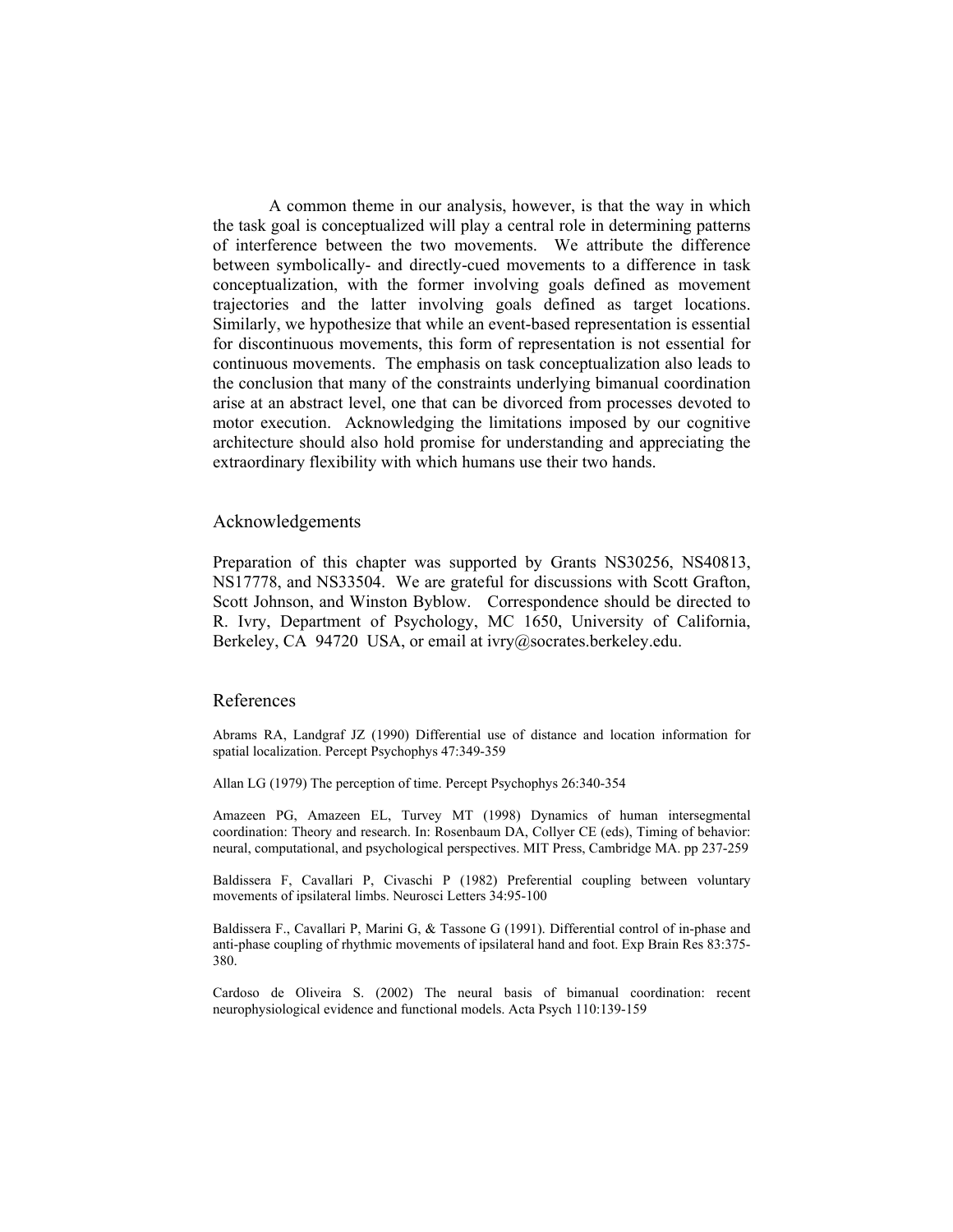Carson RG, Thomas J, Summers JJ, Walters MR, Semjen A. (1997) The dynamics of bimanual circle drawing. Quart J Exp Psych 50A:664-683

Cohen YE, Andersen RA (2002) A common reference frame for movement plans in the posterior parietal cortex. Nature Neurosci Rev 3:553-562

Collier GL, Wright CE (1995) Temporal rescaling of simple and complex ratios in rhythmic tapping. J Exp Psychol Hum Percept Perform 21:602-627

Day BL, Lyon IN (2000) Voluntary modification of automatic arm movements evoked by motion of a visual target. Exp Brain Res 130:159-168

Desmurget M, Grafton S (2000) Forward modeling allows feedback control for fast reaching movements. Trends Cog Sci 4:423-431

Diedrichsen J, Hazeltine E, Kennerley S, Ivry RB (2001) Moving to directly cued locations abolishes spatial interference during bimanual actions. Psychol Sci 12: 493-498

Diedrichsen J, Ivry RB, Hazeltine E, Kennerley S, Cohen A (2003) Bimanual interference associated with the selection of target locations. J Exp Psychol Hum Percept Perform 29: 64-77

Duncan J (1977) Response selection errors in spatial choice reaction tasks. Quart J Exp Psychol 29: 415-423

Eliassen JC, Baynes K, Gazzaniga MS (1999) Direction information coordinated via the posterior third of the corpus callosum during bimanual movements. Exp Brain Res 128:573- 577

Essens PJ (1986) Hierarchical organization of temporal patterns. Percept Psychophys 40: 69-73

Flanders M, Tillery SIH, Soechting JF (1992) Early stages in a sensorimotor transformation. Beh Brain Sci 15:309-362.

Franz EA, Waldie KE, Smith MJ (2000) The effect of callosotomy on novel versus familiar bimanual actions: a neural dissociation between controlled and automatic processes? Psychol Sci 11:82-85

Franz EA, Eliassen JC, Ivry RB, Gazzaniga MS (1996) Dissociation of spatial and temporal coupling in the bimanual movements of callosotomy patients. Psychol Sci 7:306-310

Franz EA, Zelaznik HN, McCabe G (1991) Spatial topological constraints in a bimanual task. Acta Psychol 77: 137-151

Franz EA, Zelaznik HN, Swinnen S, Walter C (2001) Spatial conceptual influences on the coordination of bimanual actions: When a dual task becomes a single task. J Motor Behav 33:103-112

Glover S (in press) Separate visual representations in the planning and control of action. Beh Brain Sci

Goodale MA, Milner AD (1992) Separate visual pathways for perception and action. Trends Neurosci 15:20-25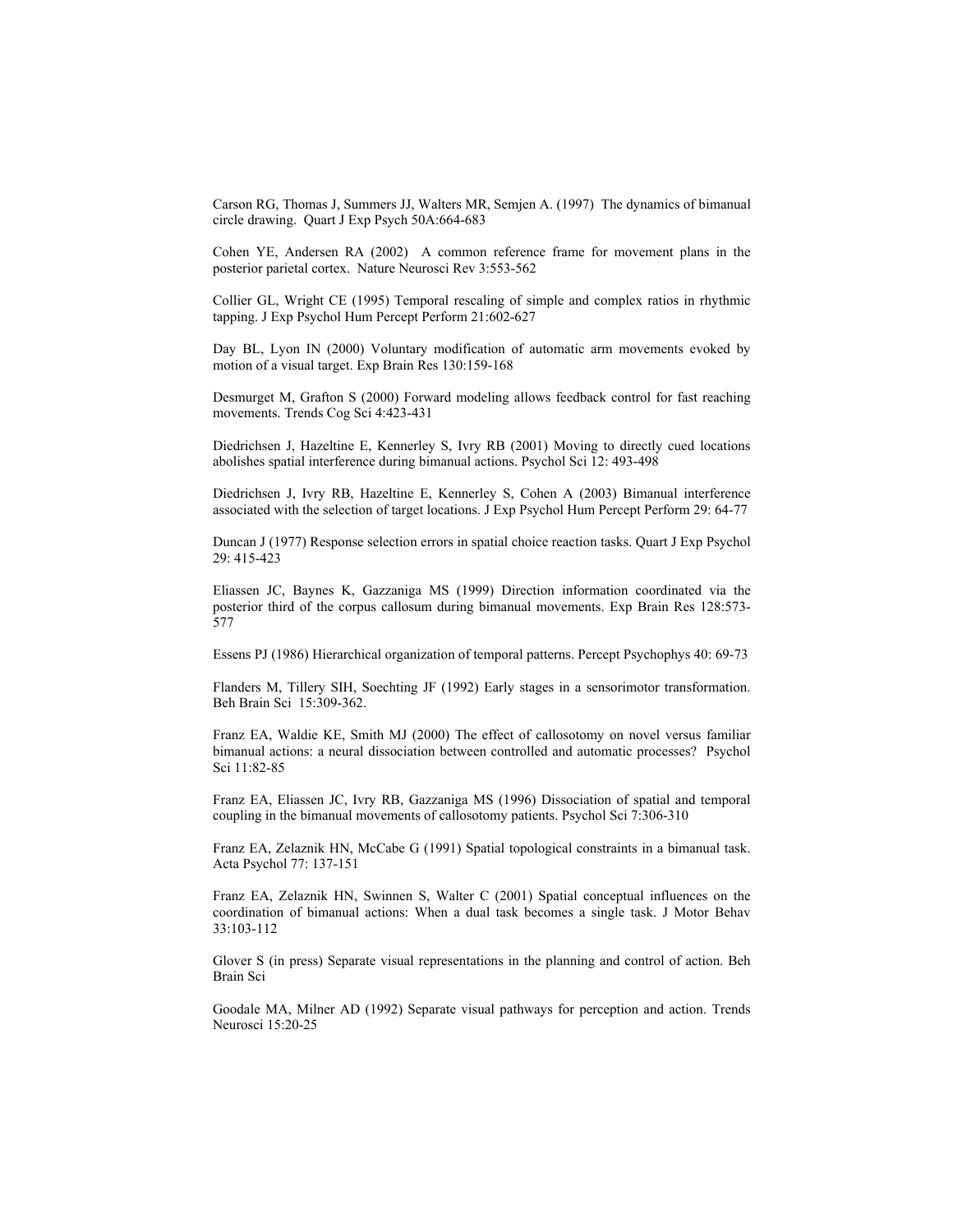Goodale MA, Pelisson D, Prablanc C (1986) Large adjustments in visually guided reaching do not depend on vision of the hand or perception of target displacement. Nature 320:748-750

Guiard Y (1987) Asymmetric division of labour in human skilled bimanual action: the cinematic chain as a model. J Motor Beh 19: 86-517

Haken H, Kelso JAS, Bunz H (1985) A theoretical model of phase transitions in human hand movements. Biol Cybern 51:347-356

Hazeltine E, Diedrichsen J, Kennerley SW, Ivry RB (2003) Bimanual cross-talk during reaching movements is primarily related to response selection not the specification of motor parameters. Psychol Res 67:56-70

Heilman KM, Rothi LJ, Valenstein E (1982) Two forms of ideomotor apraxia. Neurology 32:342-346

Heuer H (1993) Structural constraints on bimanual movements. Psychol Res 55:83-98

Heuer H, Kleinsorge T, Spijkers W, Steglich W (2001) Static and phasic cross-talk effects in discrete bimanual reversal movements. J Motor Beh 33:67-85

Heuer H, Spijkers W, Kleinsorge T, van der Loo H, Steglich C (1998) The time course of cross-talk during the simultaneous specification of bimanual movement amplitudes. Exp Brain Res 118:381-392

Hommel B, Musseler J, Aschersleben G, Prinz W (2001) The Theory of Event Coding (TEC): a framework for perception and action planning. Beh Brain Sci 24:849-878

Ivry RB, Franz EA, Kingstone A, Johnston J (1998) The PRP effect following callosotomy: Uncoupling of lateralized response codes. J Exp Psychol Hum Percept Perform 24:463-480

Ivry RB, Hazeltine E (1999) Subcortical locus of temporal coupling in the bimanual movements of a callosotomy patient. Hum Mov Sci 18:345-375

Ivry RB & Richardson T (2002) Temporal control and coordination: The multiple timer model. Brain Cog 48:117-132

Ivry RB, Spencer RM, Zelaznik HN, Diedrichsen J (2002) The cerebellum and event timing. In: Highstein SM, Thach WT (eds) The cerebellum: recent developments in cerebellar research Annals of the New York Academy of Sciences Vol 978 New York Academy of Sciences, NY. pp 302-317

Jeka JJ & Kelso JAS (1995) Manipulating symmetry in the coordination dynamics of human movement J Exp Psychol Hum Percept Perform 21:360-374

Johnson-Frey SH (in press) Cortical mechanisms of human tool use. In Johnson-Frey SH (ed.) Taking action: cognitive neuroscience perspectives on the problem of intentional acts MIT Press, Cambridge MA

Johnson-Frey SH, Funnell MG, Gazzaniga MS A dissociation between tool use skills and hand dominance: Insights from left- and right-handed callosotomy patients. Manuscript under review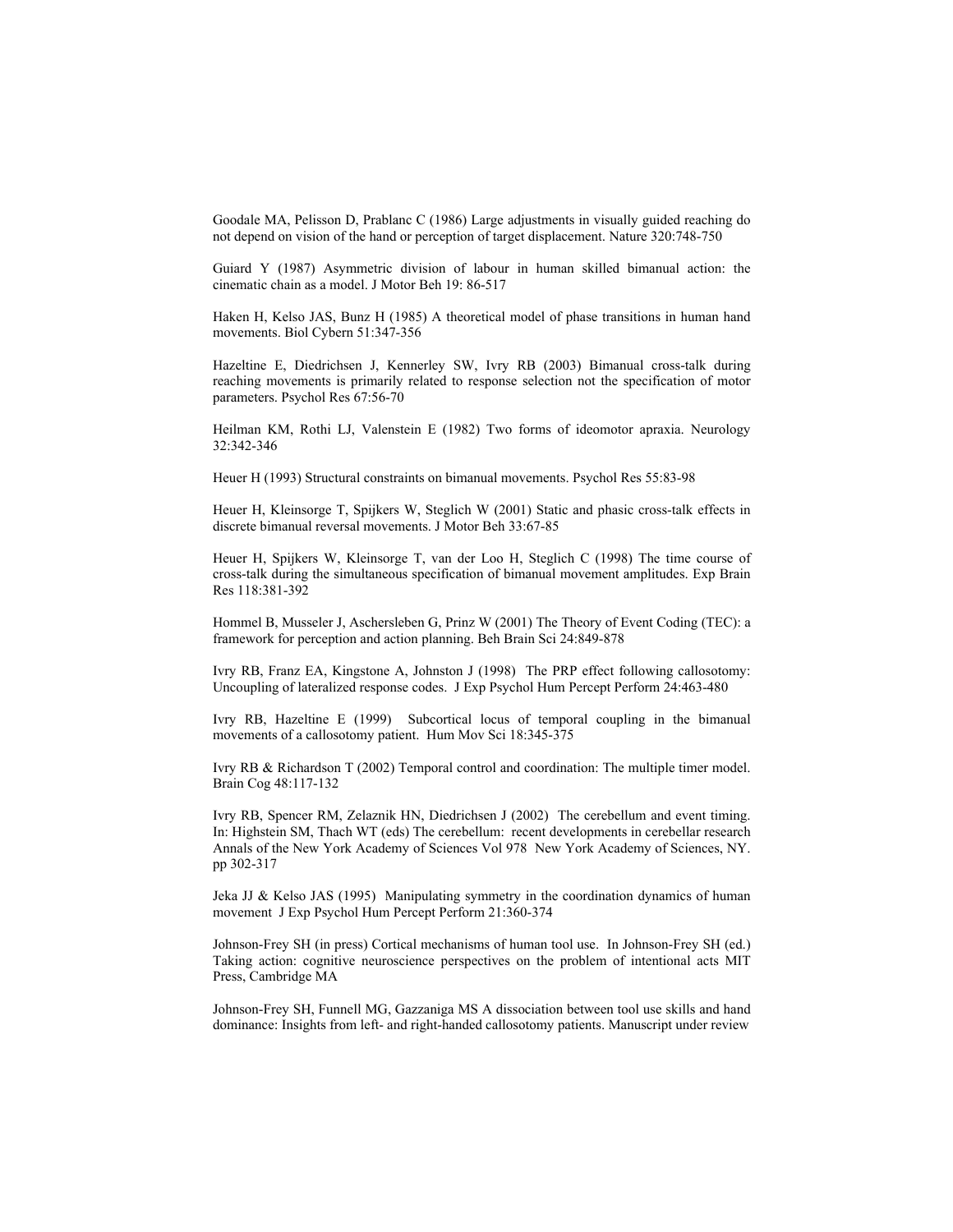Johnson SH, Rotte M, Grafton ST, Hinrichs H, Gazzaniga MS, Heinze HJ (2002) Selective activation of a parietofrontal circuit during implicitly imagined prehension. Neuroimage 17:1693-1704

Kalaska JF, Cohen DA, Prud'homme M, Hyde ML (1990) Parietal area 5 neuronal activity encodes movement kinematics not movement dynamics. Exp Brain Res 80:351-364

Keele SW, Pokorny R, Corcos D, Ivry R (l985) Do perception and motor production share common timing mechanisms? Acta Psychologia 60:l73-l93

Kelso JAS, Southard DL, Goodman D (1979) On the coordination of two-handed movements. J Exp Psychol Hum Percept Perform 5:229-238

Kelso JAS (1984) Phase transitions and critical behavior in human bimanual coordination. Am J Physio Reg Integ Comp 15:R1000-R1004

Kennerley SW, Diedrichsen J, Hazeltine E, Semjen A, Ivry RB (2002) Callosotomy patients exhibit temporal and spatial uncoupling during continuous bimanual movements. Nature Neuro 5:376-381

Klapp S, Hill MD. Tyler JG, Martin ZE. Jagacinski RJ, Jones MR (1985) On marching to two different drummers: perceptual aspects of the difficulties. J Exp Psychol Hum Percept Perform 11:814-827

Kornblum S, Hasbroucq T, Osman A (1990) Dimensional overlap: Cognitive basis for stimulus-response compatibility: A model and taxonomy. Psychol Rev 97:253-270

Krampe RT, Kliegl R, Mayr U, Engbert R, Vorberg D (2000) The fast and the slow of skilled bimanual rhythm production: Parallel vs integrated timing. J Exp Psychol Hum Percept Perform 26:206-233

Kugler PN, Turvey MT (1987) Information natural law and the self-assembly of rhythmic movement. Lawrence Erlbaum, Hillsdale NJ

Leipmann HMO (1907) Ein Fall von linksseitiger Agraphie unf Apraxie bei rechtsseitinger. Lähmung Monatszeitschrift für Psychiatrie und Neurologie 10:214-227

Marteniuk RG, MacKenzie CL, Baba DM (1984) Bimanual movement control: Information processing and interaction effects. Quart J Exp Psychol 16A:335-365

Mechsner F, Kerzel D, Knoblich G, Prinz W (2001) Perceptual basis of bimanual coordination. Nature 414:69-73

Nambisan R, Diedrichsen J, Ivry RB, Kennerley S (2002) Two autopilots one brain: limitations and interactions during online adjustment of bimanual reaching movements. Paper presented at the annual meeting of the Society for Neuroscience, Orlando FL

Oldfield RC (1971) The assessment and analysis of handedness: the Edinburgh inventory. Neuropsychologia 9:97-113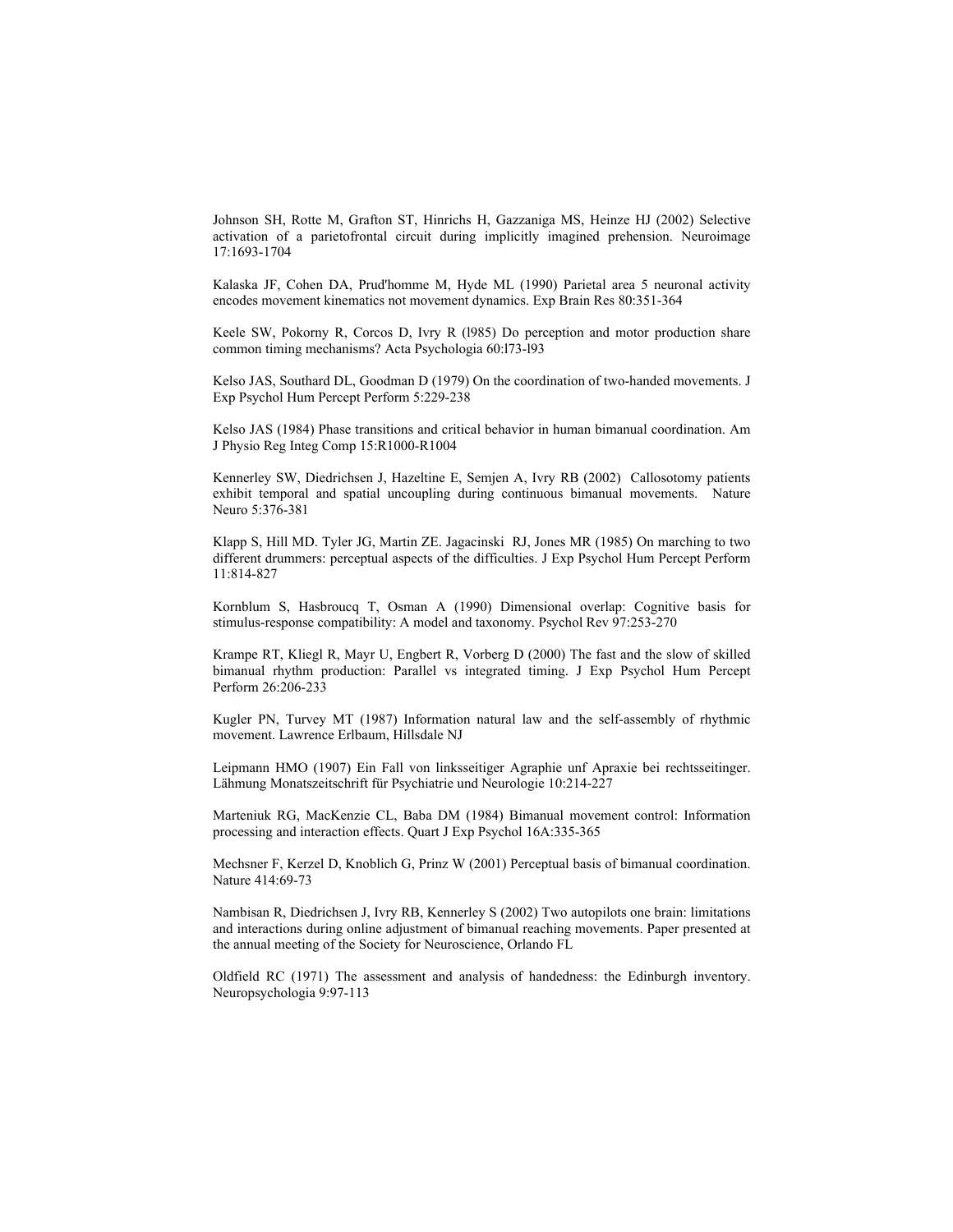Pashler H (1994) Dual-task interference in simple tasks: data and theory. Psychol Bul 116:220- 244

Perenin MT, Vighetto A (1988) Optic ataxia: a specific disruption in visuomotor mechanisms. I Different aspects of the deficit in reaching for objects. Brain 111:643-674

Perrig S, Kazennikov O, Wiesendanger M (1999) Time structure of a goal-directed bimanual skill and its dependence on task constraints. Behav Brain Res 103:95-104

Peters M (1994) Does handedness play a role in the coordination of bimanual movement? In: Swinnen SP, Heuer H, Massion J, Casaer P (eds) Interlimb coordination: Neural dynamical and cognitive constraints. Academic Press, London, pp 595-615

Pisella L, Grea H, Tilikete C, Vighetto A, Desmurget M, Rode G, Boisson D, Rossetti Y (2000) An 'automatic pilot' for the hand in human posterior parietal cortex: toward reinterpreting optic ataxia. Nature Neuro 3:729-736

Povel D-J (1981) Internal representation of simple temporal patterns. J Exp Psychol Hum Percept Perform 7:3-18

Prablanc C, Martin O (1992) Automatic control during hand reaching at undetected twodimensional target displacements. J Neurophysio 67:455-469

Riek S, Carson RG, Byblow WD (1992) Spatial and muscle dependencies in bimanual coordination. J Hum Mov Stud 23:251-265

Robertson SD, Zelaznik HN, Lantero DA, Bojczyk KG, Spencer RM, Doffin JG, Schneidt T (1999) Correlations for timing consistency among tapping and drawing tasks: Evidence against a single timing process for motor control. J Exp Psychol Hum Percept Perform 25:1316-1330

Rushworth MF, Nixon PD, Passingham RE (1997) Parietal cortex and movement I Movement selection and reaching. Exp Brain Res 117:292-310

Schluter ND, Krams M, Rushworth MF, Passingham RE (2001) Cerebral dominance for action in the human brain: the selection of actions. Neuropsychologia 39:105-113

Schluter ND, Rushworth MF, Passingham RE, Mills KR (1998) Temporary interference in human lateral premotor cortex suggests dominance for the selection of movements A study using transcranial magnetic stimulation. Brain 121:785-799

Schmidt RA, Heuer H, Ghodsian D, Young DE (1998) Generalized motor programs and units of action in bimanual coordination. In: Latash, ME (ed) Progress in motor control Vol 1: Bernstein's traditions in movement studies. Human Kinetics, Champaign IL, pp 329-360

Semjen A (2002) On the timing basis of bimanual coordination in discrete and continuous tasks. Brain Cog 48:133-148

Semjen A, Ivry RB (2001) The coupled oscillator model of between-hand coordination in alternate-hand tapping: A reappraisal. J Exp Psychol Hum Percept Perform 27:251-265

Semjen A, Summers JJ, Cattaert D (1995) Hand coordination in bimanual circle drawing. J Exp Psychol Hum Percept Perform 21:1139-1157